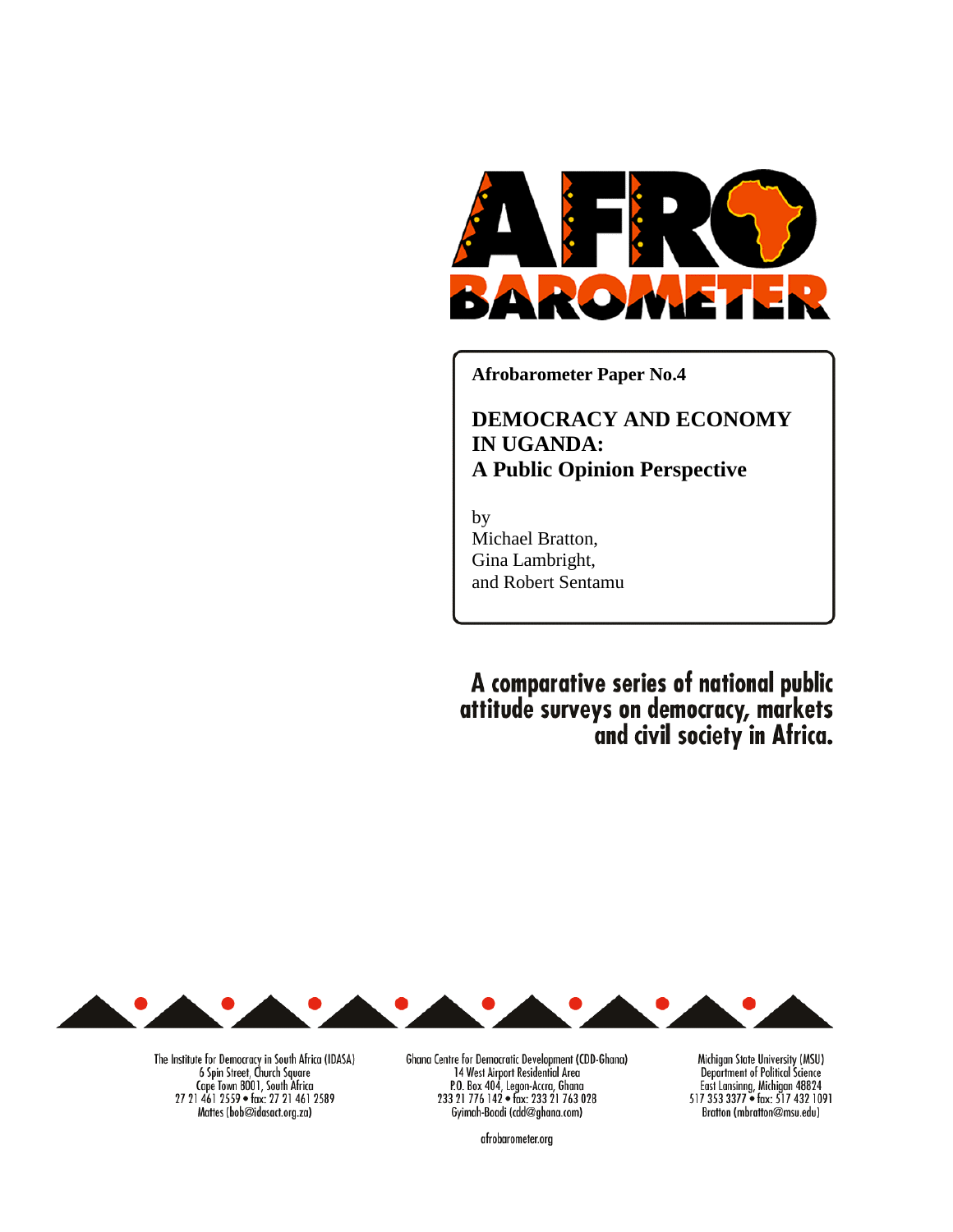#### MSU WORKING PAPERS

on

#### POLITICAL REFORM IN AFRICA

Afrobarometer Paper No.4

# **DEMOCRACY AND ECONOMY IN UGANDA: A Public Opinion Perspective**

 by Michael Bratton, Gina Lambright, and Robert Sentamu

**December 15, 2000** 

Michael Bratton is Professor of Political Science and African Studies, Michigan State University. Gina Lambright is a doctoral candidate at the same institution. Robert Sentamu is Executive Drector, Wilsken Agencies (Uganda) Ltd., a private survey research firm. For management and technical support the authors thank the International Foundation for Election Systems, especially Rakesh Sharma as well as the Institute for Democracy in South Africa, especially Robert Mattes and Derek Davids. Funds for this study were provided by the Donor Technical Monitoring Group for (Uganda's) Referendum 2000. The authors bear sole responsibility for the findings.

*For supporting research, capacity-building and publication, we are grateful to the Donor Consortium for the Uganda Referendum 2000 and to the Swedish International Development Cooperation Agency (SIDA).*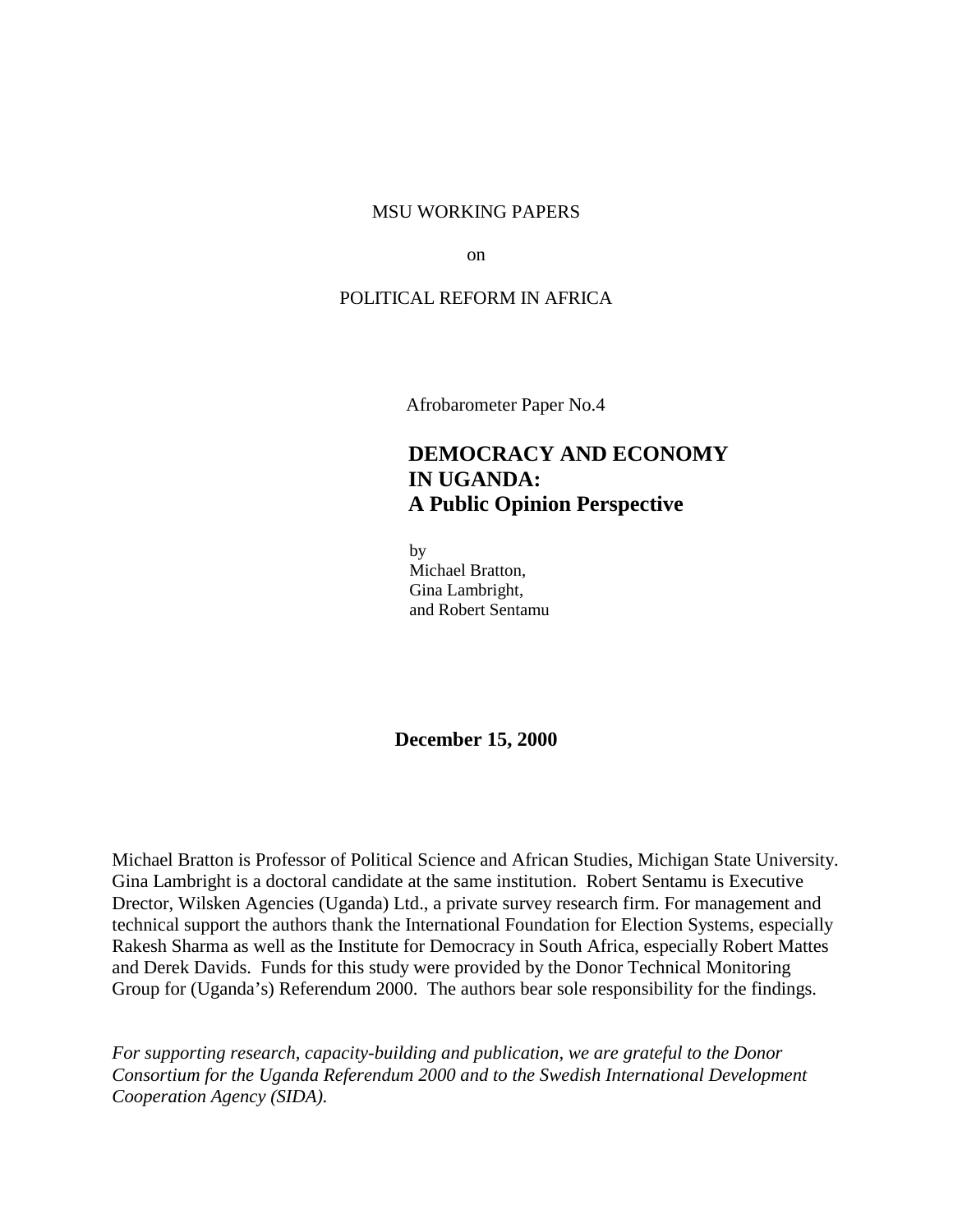### AFROBAROMETER WORKING PAPERS

Co-Editors: Michael Bratton, E. Gyimah-Boadi, and Robert Mattes

 The Afrobarometer Series, launched in October 1999, reports the results of national sample surveys on the attitudes of citizens in selected African countries towards democracy, markets and other aspects of development. The Afrobarometer is a joint enterprise of Michigan State University (MSU), the Institute for Democracy in South Africa (IDASA) and the Centre for Democracy and Development (CDD, Ghana). Afrobarometer papers are simultaneously co-published by these partner institutions. The objective of the Afrobarometer is to collect, analyze and disseminate cross-national, time-series attitudinal data for up to a dozen new democracies on the African continent.

Copies of Working Papers are available for \$15.00 each plus applicable tax, shipping and handling charges. Orders may be directed to:

> IDASA POS 6 Spin Street, Church Square Cape Town 8001 SOUTH AFRICA (phone: 27 21 461 5229, fax: 27 21 461 2589, e-mail: [tanya@idasact.org.za\)](mailto: tanya@idasact.org.za)

An invoice will be sent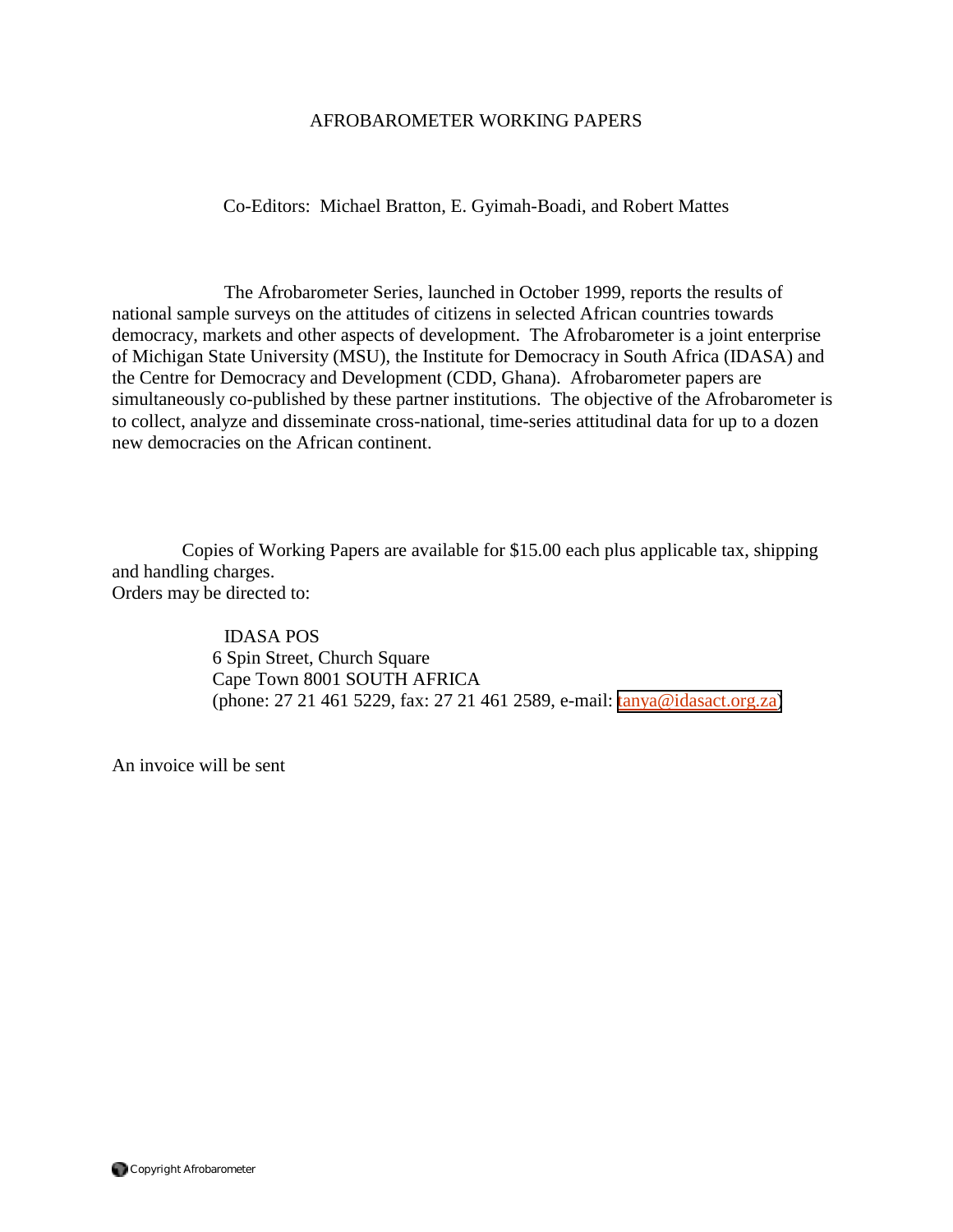### AFROBAROMETER WORKING PAPERS

- No.1 Bratton, Michael and Robert Mattes, "Support for Democracy in Africa: Instrinsic or Instrumental?" 1999.
- No.2 Bratton, Michael, Peter Lewis and E. Gyimah-Boadi, "Attitudes to Democracy and Markets in Ghana," 1999.
- No.3 Lewis, Peter M. and Michael Bratton, "Attitudes to Democracy and Markets in Nigeria," 2000.
- No.4 Bratton, Michael, Gina Lambright and Robert Sentamu, "Democracy and Economy in Uganda: A Public Opinion Perspective," 2000.
- No.5 Bratton, Michael and Robert Mattes, "Democratic and Market Reforms in Africa: What 'the People' Say," 2000.
- No.6 Bratton, Michael and Gina Lambright, "Uganda's Referendum 2000: The Silent Boycott," 2001.
- No.7 Mattes, Robert, Yul Derek Davids, Cherrel Africa and Michael Bratton, "Public Opinion and the Consolidation of Democracy in Southern Africa," July 2000.
- No.8 Mattes, Robert, Yul Derek Davids and Cherrel Africa, "Views of Democracy in South Africa and the Region: Trends and Comparisons," October 2000.
- No. 9 Bratton, Michael, Massa Coulibaly and Fabiana Machado, "Popular Perceptions of Good Governance in Mali," March 2000.
- No.10 Bratton, Michael and Robert Mattes, "Economic Values and Economic Reform in Southern Africa," 2001.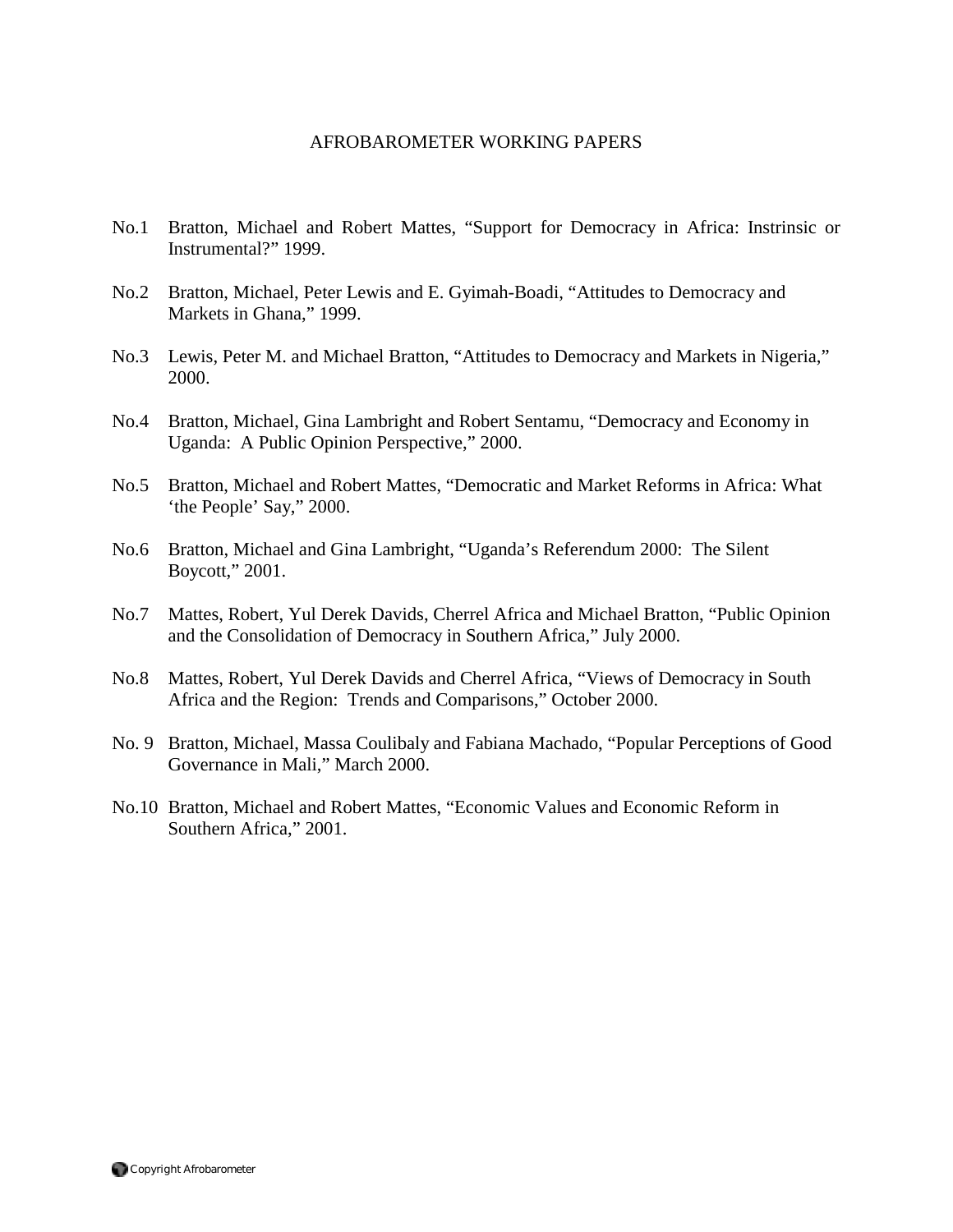# **INTRODUCTION**

#### **Political and Economic Setting**

During the last fourteen years, Uganda has once again attracted international attention, though this time for more positive reasons than the rampant chaos of the 1970s and early 1980s. In almost every respect, the country has traveled a long way since 1986, experiencing gains in political stability, economic growth, and gender equality.

The advent of relative peace has not erased the religious and ethnic conflicts of the past. But the policies of the National Resistance Movement, including a ban on political party activity, have significantly diminished the ability of politicians to make sectarian appeals. President Museveni has repeatedly criticized the role of multiparty politics in inciting conflict, preferring instead a broad-based, inclusive, "no-party" form of government, which he calls the "movement" system. Despite restrictions on freedom of association, the NRM government has cautiously opened up a measure of political space, best exemplified in a vocal opposition press.

Presidential and parliamentary elections were held in 1996 — and declared free and fair by international observers — which offered Ugandans a first opportunity to elect leaders since the flawed elections of 1980. A referendum was held in June 2000 to decide the future political system for the country in which voters were asked to choose between a continuation of the movement system or a return to multiparty politics. The formal results revealed that many Ugandans accept the political status quo and, for the moment, give credit to the movement system for the country's stability. However, the low turnout of voters for the referendum (just over half of the eligible electorate) suggests that other citizens may be ready to embrace political change.

Moreover, despite advancement, Uganda's violent past has not been laid entirely to rest. Populations in outlying regions continue to suffer from political insecurity born of rebel insurgencies. The political and economic effects of random attacks by the Lord's Resistance Army in the north and the Allied Democratic Forces in the west threaten to unravel the stability achieved in the rest of the country and weaken the legitimacy of the NRM government.

In the economic arena, the government has remained committed since 1987 to a structural adjustment program based on World Bank and IMF recommendations. Reform efforts have focused on currency devaluation, liberalizing agricultural prices, and downsizing the public sector, among other policies. The economic benefits of th[e](#page-26-0) government's strategy are evidenced by annual growth rates that have averaged 7.1 percent in the 1990s<sup>i</sup>, as well as a generous debt relief package (\$650 million) from the World Bank in 1998.

Yet growth has not trickled down evenly, leaving many Ugandans concerned about poverty and inequality. Moreover, instances of high-level corruption and extravagant defense expenditures (to respond to domestic unrest and to prosecute a war in the Congo) strain the public budget and, if continued, will likely impede future economic growth.

#### **Theme**

The challenges of reform are twofold. The first is to promote broad-based popular *participation*, both in political decision-making and in the benefits of economic growth. Second, reform involves the replacement of existing monopolies of power and wealth with pluralistic regimes based on political and economic *competition*.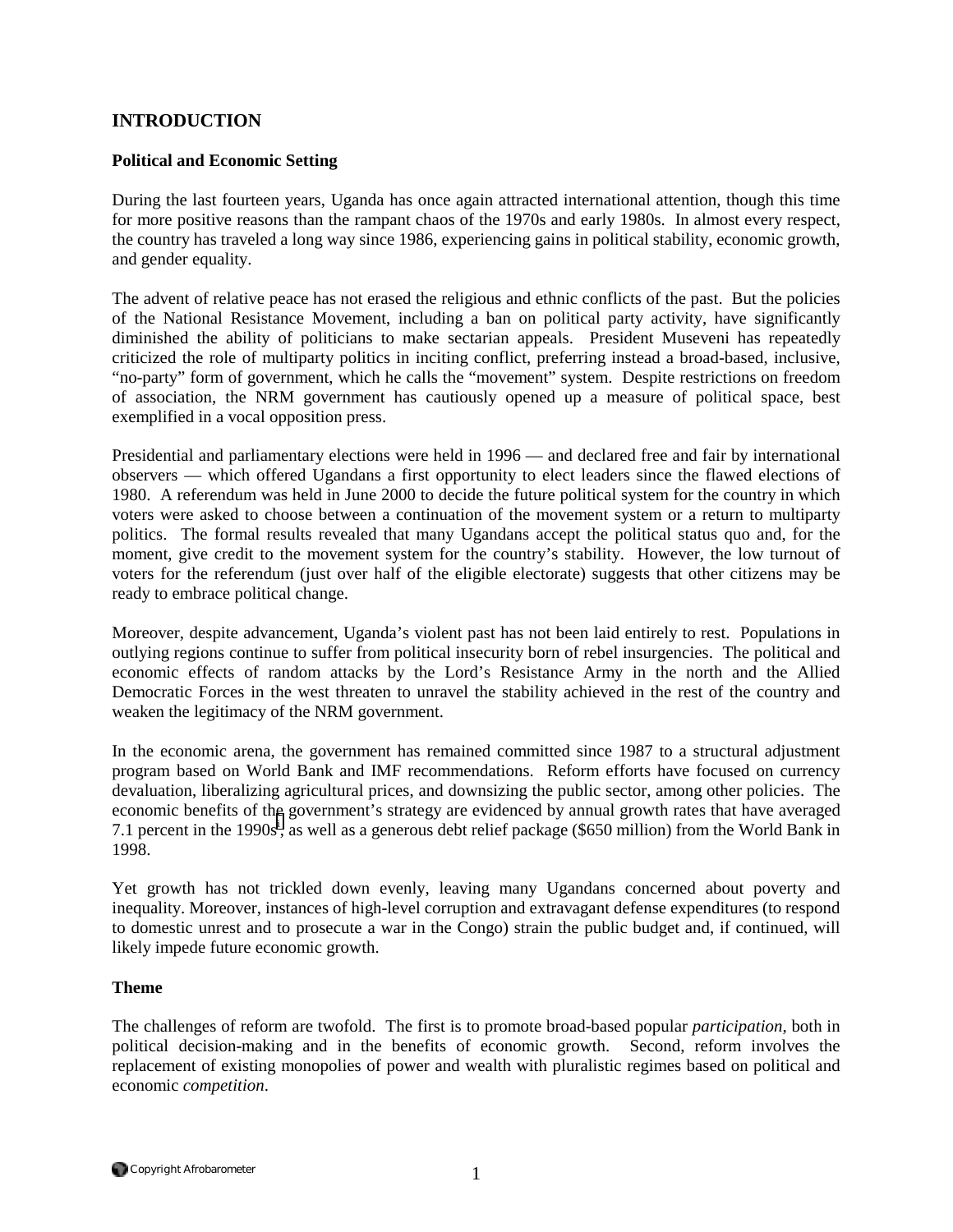We present evidence to suggest that Uganda has achieved differential forms of success in the political and economic spheres. Politically, much more progress has been made in mobilizing mass participation than in institutionalizing political competition. Economically, the opposite holds true. Whereas there are few constraints on economic competition, many Ugandans feel that they have not participated in the economy's recent growth. Thus, though for different reasons, democratization and market reform in Uganda only partially complete.

### **Background to the Survey**

The purpose of the present study is to find out what ordinary Ugandans think about the political and economic status of their country. The results are based on a survey of a representative cross-section of 2271 adult Ugandans conducted between May 17 and June 21, 2000. Because every adult Ugandan had an equal chance of selection into the sample, the results depict the national population of Uganda as a whole.

The research instrument was a questionnaire containing 85 items that was administered face-to-face by teams of trained interviewers. The questions covered a diverse range of topics: from the respondents' social background to their self-defined identity; from their attitudes to democracy to their opinions on economic reform; and from citizens' involvement in voluntary associations to their voting behavior in past elections and the recent referendum.

In order to place Uganda in context, and to aid the interpretation of results, the questionnaire contained various items derived from surveys already conducted in several countries in West and Southern Africa. To aid comparison, the wording of such items was usually identical in each country. As a result, Uganda now forms part of an ongoing, twelve-country Afrobarometer project that tracks and contrasts public attitudes to democracy and economy across the continent.<sup>[ii](#page-26-0)</sup>

The margin of sampling error for the reported results is plus or minus 2.5 percent.<sup>iii</sup> At the request of the funders, the survey was conducted in the late stages of campaign for the Referendum 2000. Because the heated political atmosphere at the time may have induced some citizens to provide socially or politically "correct" answers, the level of response error may be higher in this survey than in Afrobarometer surveys conducted in other countries under calmer circumstances. When using this report, therefore, readers should bear both sources of possible error in mind.

### **Demographics of the Sample**

As a representative sample, the survey population closely matches the distributions of subgroups within the national population in key respects such as gender, occupation, and religion (See Table 1). The survey also covers all four regions of Uganda (northern, eastern, central and western) in proportion their relative size in the national population, including 36 of the 45 official districts.<sup>iv</sup> The procedures of random selection of survey respondents produced a sample population that was slightly younger and more educated than indicated by Uganda's 1991 census, though demographic changes in the population itself since 1991 could well account for these minor discrepancies.

To adapt the questionnaire to local conditions, we translated the English version into nine local languages: Luganda, Luo, Rutooro, Lusoga, Rukiga, Lumasaba, Ateso, Runyoro and Lugbara. All interviews were administered in the language of the respondent's choice, including English.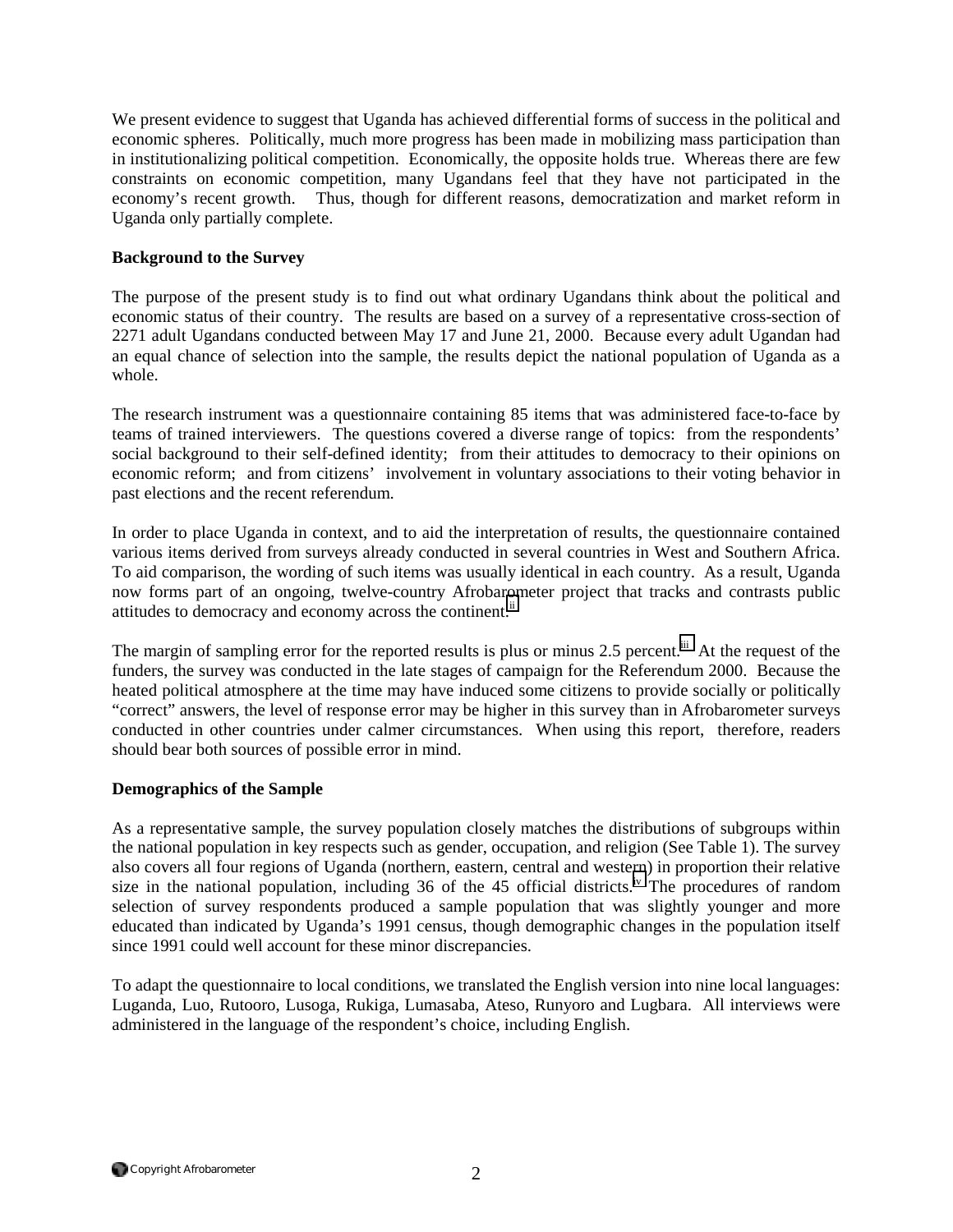| Figure 1: Demographics of the Sample (figures are percentages of the total sample) |                |                           |                |
|------------------------------------------------------------------------------------|----------------|---------------------------|----------------|
| <b>Number of Persons</b>                                                           | $N = 2271$     | <b>Languages</b>          |                |
| <b>Interviewed</b>                                                                 | 50:50          | Luganda                   | 22             |
| <b>Male: Female ratio</b>                                                          | 30 years       | Luo                       | 14             |
| <b>Median Age</b>                                                                  | 15:85          | Rutooro                   | 12             |
| <b>Urban: Rural Distribution</b>                                                   |                | Lusoga                    | 10             |
|                                                                                    |                | Rukiga                    | $\overline{7}$ |
| <b>Education</b>                                                                   | 13             | Lumasaba                  | 6              |
| No schooling                                                                       | 42             | Ateso                     | 5              |
| Primary only                                                                       | 33             | Runyoro                   | $\overline{4}$ |
| Secondary only                                                                     | 12             | Lugbara                   | $\overline{3}$ |
| Post-secondary                                                                     |                |                           |                |
|                                                                                    |                | <b>Income</b>             |                |
| Occupation                                                                         | 44             | None                      | 24             |
| Farmer/fisher                                                                      | 10             | Less than $10,000$ U.shs. | 23             |
| Businessperson                                                                     | 9              | 10,001 - 30,000 U.shs.    | 20             |
| Homemaker                                                                          | 6              | 30,001 - 70,000 U.shs.    | 21             |
| Unemployed                                                                         | 6              | Over 70,001 shs.          | 13             |
| Student                                                                            | $\overline{4}$ |                           |                |
| Informal marketeer                                                                 |                | <b>Region</b> (weighted)  |                |
|                                                                                    |                | North                     | 18             |
| <b>Religion</b>                                                                    | 46             | East                      | 26             |
| Protestant                                                                         | 38             | Central                   | 29             |
| Catholic                                                                           | 13             | West                      | 27             |
| Muslim                                                                             |                |                           |                |

In the analysis that follows, we consider the effects of numerous demographic factors. Where subgroups of the population do not meaningfully influence public attitudes or behaviors, we maintain the discussion at a summary, national level. If we find variations, however, especially between men and women, then we highlight them.<sup>[v](#page-26-0)</sup> The final section of the paper seeks to explain gender gaps.

# **DEMOCRACY**

Democracy is a tricky subject in Uganda because of the enigmatic nature of the existing political regime. Has the National Resistance Movement created a novel form of popular democracy that is competitive and responsive? Or is it an authoritarian one-party state in disguise? Alternatively could the "movement" be a partial, hybrid political regime that is democratic in some sectors (e.g. a free press) but undemocratic in others (e.g. the party system)?

### **Interest in Politics**

Uganda has a participant political culture. Most survey respondents declared themselves "interested" in politics and government (83 percent, of which 45 percent were "very interested"). The 15 percent minority who said they were "not interested" was far smaller than the one-third of Nigerians and Ghanaians who expressed this kind of detachment. Remember, however, that the survey in Uganda was conducted during a referendum campaign when political sensibilities were at a peak.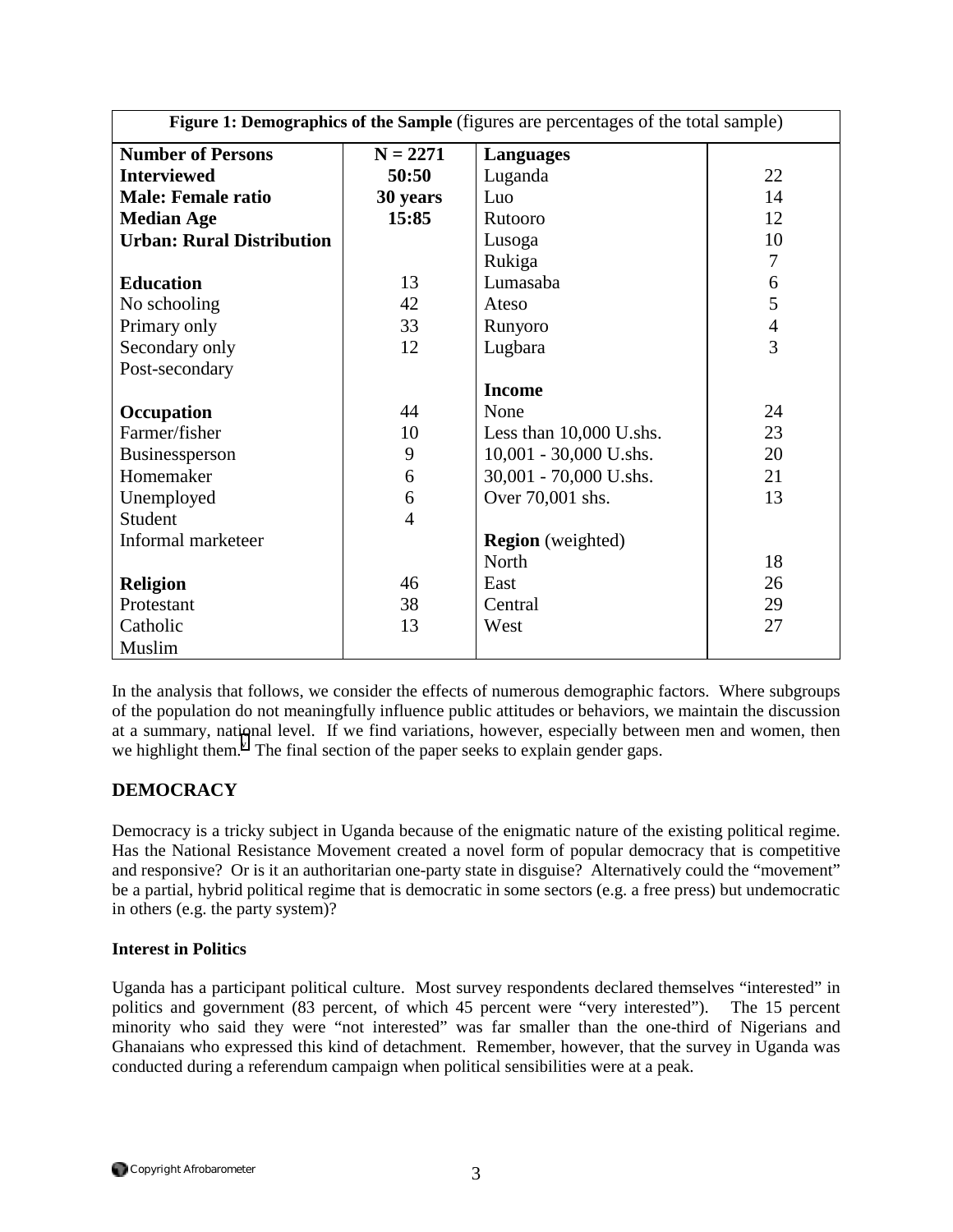Men express more interest in politics than women, not only because they report significantly greater access to all types of news media, but especially because they are twice as likely to engage in daily political discussions with others (32 percent for men, 16 percent for women).



#### **Figure 2. Understanding Government and Politics**

Exposure to political information does not necessarily lead to a sense of citizen self-confidence. Ugandans are split on the question of whether public affairs are "too complicated to understand" (48 percent) or "usually understandable" (47 percent). Even though many survey respondents find politics hard to fathom, a majority nonetheless feel competent enough to get involved. Six out of ten think that they can influence the opinions of others and eight out of ten think that they can use their vote to choose leaders who will make the future better.

Although these levels of subjective citizen competence may seem high, Uganda is on a par with other countries like Zambia, Ghana and Nigeria. Greater variations in political competence occur within the country. For example, men are significantly more likely than women to say that they can influence the political opinions of other people (72 percent versus 54 percent). And educated people and residents of the western Uganda also express a stronger sense of political efficacy than do fellow citizens.

### **Political Participation**

To what extent, then, have Ugandans become actively engaged in public life? There are many forms of political participation. In addition to informal activities like discussing politics with others, this report refers to several other dimensions: electoral participation (e.g. voting), inter-electoral representation (e.g. contacting leaders), and community-based participation (e.g. attending meetings and rallies). At this time we present an overall national profile of political participation, reserving analysis of any gender gaps for the last section of the report.

Electoral participation in the referendum has been summarized above. We simply add that, like people everywhere, Ugandans consistently claim high rates of voter turnout (for example, 80 percent in the 1996 Presidential election), usually higher than official turnout figures (in this case 73 percent).

Between elections, citizens participate by interacting with selected leaders (see Figure 3). We asked: "In the last five years, how often have you contacted any of the following persons for help to solve a problem". People most frequently seek help from officials of Local Councils (62 percent, 17 percent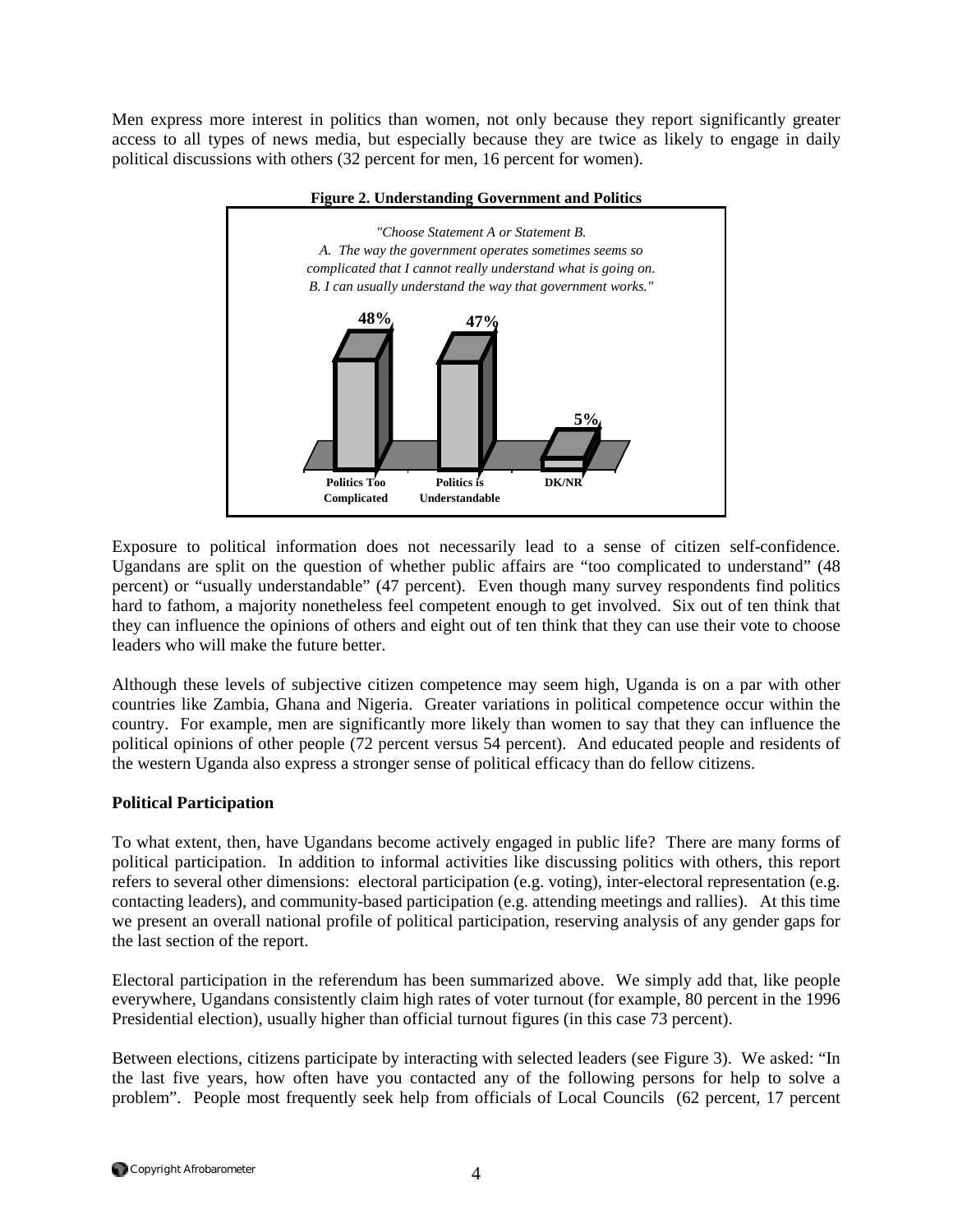"often"), in large part because the council structure is based at the village level and is accessible. The council hierarchy is often dominated by NRM adherents though, in some places, the composition of councils is politically plural.

At the same time, citizens frequently approach religious leaders (59 percent) and rely heavily on private patrons (41 percent). Similarly, when seeking a solution to a problem, people turn equally to traditional rulers as to government officials (both 23 percent). They are least likely to make contact with Members of Parliament. We conclude that informal political networks are just as important for political participation as formal organizational channels and that citizens are more likely to link with central government through council and movement hierarchies than through parliamentary representatives.

| "In the last five years, how often have you contacted any of the following persons for help to |    |                             |    |
|------------------------------------------------------------------------------------------------|----|-----------------------------|----|
| Local Council official                                                                         | 62 | Government official         |    |
| Religious leader                                                                               | 59 | <b>Traditional ruler</b>    |    |
| Other influential person                                                                       | 41 | <b>Member of Parliament</b> | 16 |

**Figure 3. Inter-Electoral Representation** (percentage citing at least one contact with a leader)

If a local government system has begun to take root, one would expect to find extensive communitybased participation. This is what survey respondents declare in Uganda (see Table 6). More than eight out of ten persons report attending a community meeting during the last five years. Almost two-thirds say they have attended a civic education meeting, though it is not clear what respondents mean by this. Since attendance at a civic education meeting correlates closely with attendance at an election rally, one wonders again whether respondents are referring to partisan "political" education or to non-partisan "civic" education.

There is no gainsaying the fact that Ugandans engage in community-based politics more frequently than citizens of other African countries: in Zambia in 1996, for example, 66 percent said they had attended a community meeting (versus 81 percent in Uganda) and just 14 percent said they had actively promoted a candidate for office (versus a hard-to-believe 43 percent in Uganda).

| Community Dubeu I ul intepution (percentage entity at feast one mounter) |    |                       |    |
|--------------------------------------------------------------------------|----|-----------------------|----|
| "I will read out a list of things that people sometimes do as citizens.  |    |                       |    |
| Please tell me how often you personally have done any of these things in |    |                       |    |
| the last five years?"                                                    |    |                       |    |
| Attend community                                                         | 81 | Attend election rally | 65 |
| Attend civic education                                                   | 66 | Work for candidate    | 43 |

### **Figure 4. Community-Based Participation** (percentage citing at least one instance)

But what is the quality of this participation? Is it "autonomous," being based on open political competition and voluntary individual choice, or is it "mobilized," responding to the social pressures of a mass movement? Although we cannot settle this issue here, we lean towards the latter interpretation. To check for social pressures, recall that we asked people whether they expected "negative consequences for you personally if you fail to vote a certain way in the referendum". Those who felt pressured said that they were more likely to vote for the movement system than for a multiparty regime. In addition, this group also said that they were more likely to attend community meetings and election rallies. Thus, at least some Ugandans are participating in politics because they feel that they are expected, even required, to do so.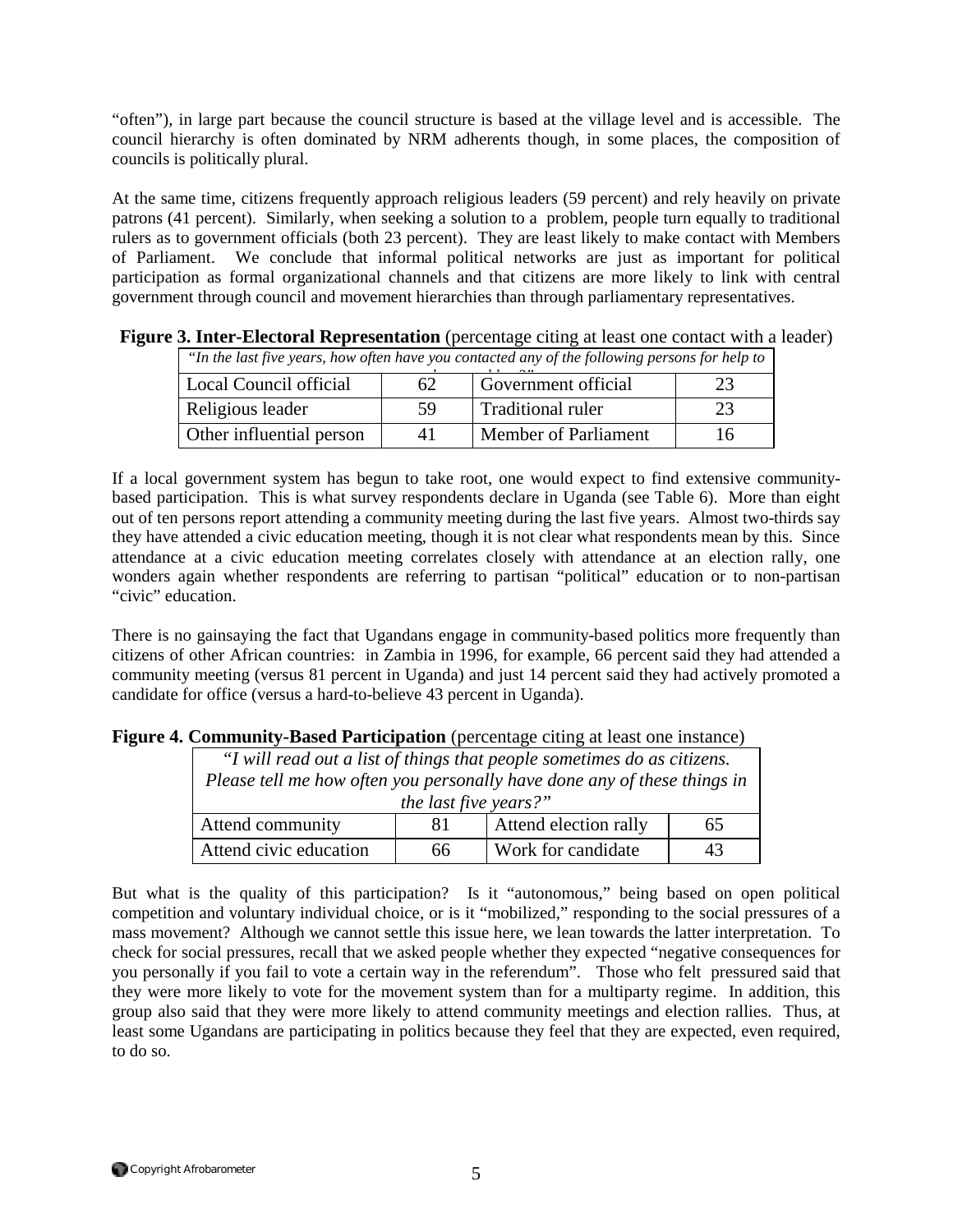### **Understandings of Democracy**

A good starting point for any discussion of democracy is to define terms. Accordingly, the survey inquired: "When you hear the word 'democracy', what is the first thing that comes to your mind?" The question was posed in a local language but the word "democracy" was stated in English. In order to avoid influencing respondents, answers were solicited in open-ended form, that is, without predetermined response categories. Thus the survey participants could say whatever they liked and we recorded their responses verbatim.

As Figure 5 shows, the most common response is that the concept has no popular meaning. One-quarter of all Ugandans (26 percent) say that they "don't know" what democracy means, perhaps because the popular political discourse in Uganda has focused mainly on political stability. Indeed, more citizens are unaware of the term "democracy" in Uganda than in six other African countries where this question was asked in 1999-2000 (and where an average 17 percent said "don't know"). Ugandans more closely resemble the citizens of Namibia (29 percent of whom say "don't know") than those of Botswana (8 percent) or Nigeria (6 percent).



**Figure 5. Popular Understandings of Democracy** 

Within Uganda, awareness of democracy varies across various social groups. Women are more than twice as likely as men to say that they don't know what democracy means (40 percent versus 17 percent). A gap in awareness also exists between urban and rural dwellers (31 percent versus 16 percent). Education is the best predictor, with the spread between people with secondary schooling and those with primary schooling being the widest of all (42 percent versus 12 percent). Interestingly, lower levels of female awareness of democracy are not due to the fact that girls receive less education than boys; a significant gender gap in awareness exists regardless of level of education.

What, then, does democracy mean to those Ugandans who know about the concept? Contrary to arguments that Africans have specific cultural interpretations of democracy, Ugandans express rather liberal and universal views. In order of importance, democracy means civil liberties like freedom of speech (20 percent), government by the people between elections (13 percent), voting rights at election time (8 percent), and open and accountable decision-making: in short, good governance (4 percent). The rank order of these values in Uganda – civil liberties, followed by popular government and voting rights – is exactly the same as in six other African countries for which survey results are available. $\dot{v}$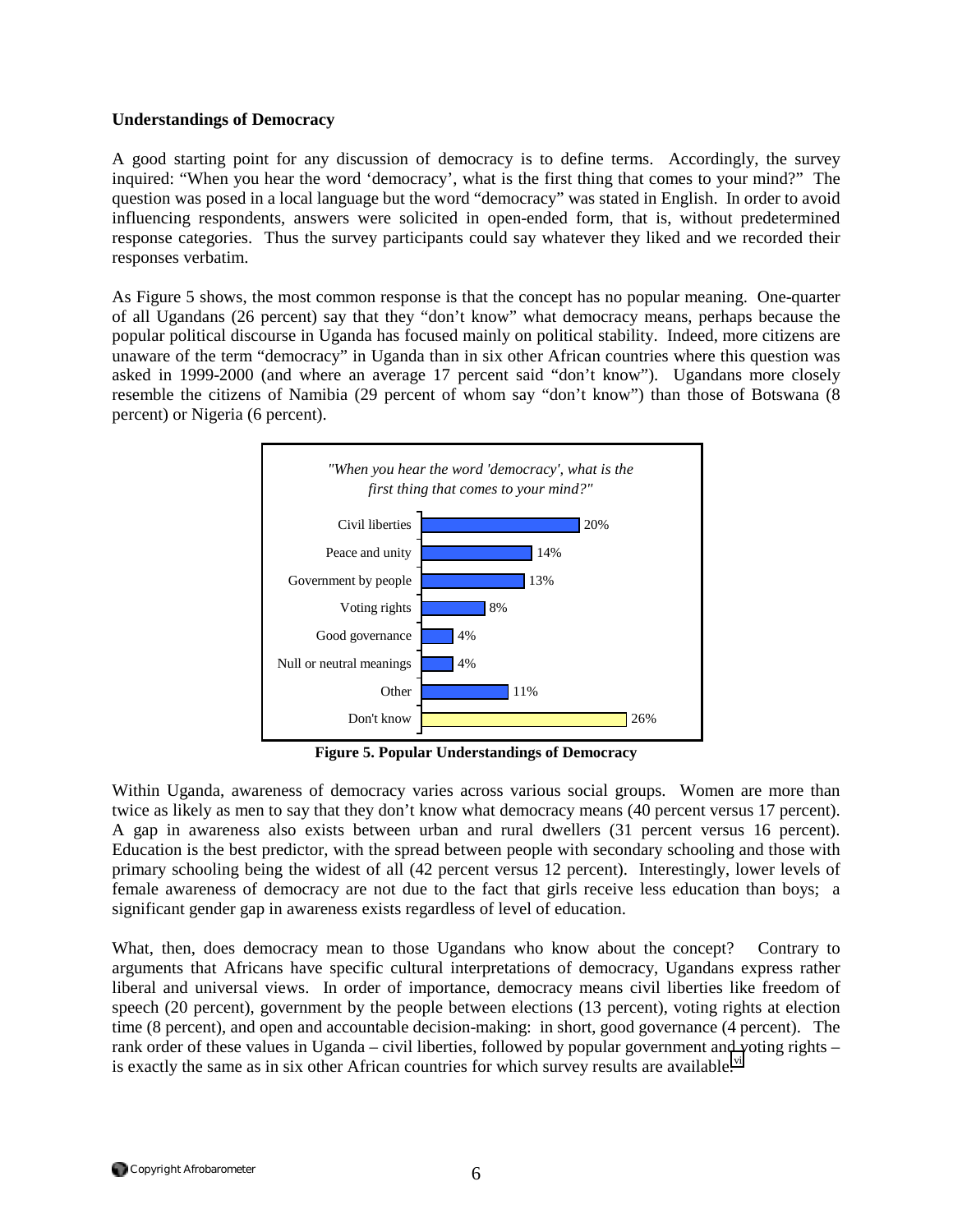Ugandans stand apart from other Africans, however, in the extent to which they associate democracy with social peace and national unity. These are important values in other African countries, being the sixth most frequently cited interpretation of democracy elsewhere and accounting for 6 percent of all responses. But, in Uganda, peace and unity ranks third overall and accounts for 14 percent of all responses. Thus democracy for Ugandans means more than a set of procedures for guaranteeing rights and electing responsive governments. It has an added substantive meaning: democracy is a system of government that puts an end to political violence and unites and stabilizes the country.

Since the end of the Cold War, democracy has become a broadly valued political symbol around the world. Citizens therefore tend to project onto it the value that they most desire: Eastern Europeans see it in terms of personal freedoms (e.g. to speak their minds and to travel), South Africans in term of jobs and housing. We show later in this paper that Ugandans cite political security as the country's most elusive and pressing goal. Thus, they portray "democracy", however fully or partially understood, as a means for banishing the violent conflicts that have marred the country's recent past.

Before closing this discussion, a couple of short observations are in order about what democracy does *not* mean in Uganda. Again contrary to conventional wisdom, only a few Ugandans associate democracy with substantive outcomes like economic development (3 percent) and social justice (2 percent). Importantly, few Ugandans make a connection between democracy and multiparty competition (2 percent). In other words, rather than stressing political competition, they place more emphasis on political participation (e.g. "government by the people"). This finding opens up the possibility that Ugandans consider that democracy is possible even in the absence of multiple competing political parties, a subject that we now address.

### **Is Uganda a democracy?**

Without doubt, Ugandans consider the existing political regime in their country to be a democracy. Asked directly "how much of a democracy is Uganda today?", only 7 percent say that it is not a democracy at all (see Figure 5). By the same token, only 25 percent are willing to venture that it is a "full" democracy, compared to the 34 percent in Malawi and 46 percent in Botswana who think that their own democratic regimes are completely consolidated. Almost two-thirds of Ugandans consider their democracy to have "major" (32 percent) or "minor" (32 percent) shortcomings.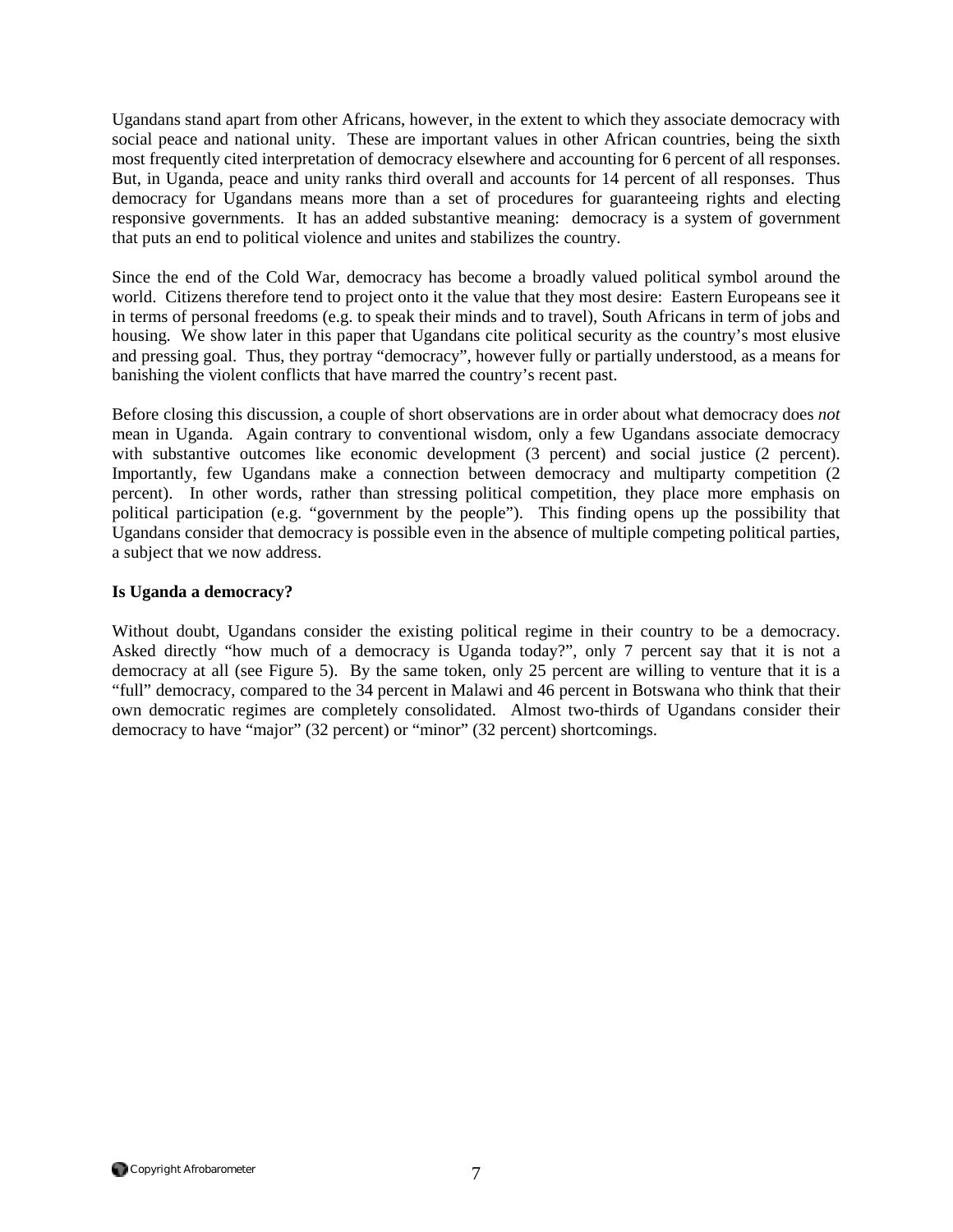

## **Figure 6. Is Uganda a Democracy?**

Hefty regional differences were observed on this question. Whereas northerners were most likely to say that Uganda was "not a democracy" (24 percent), easterners and westerners were most inclined to hold the opinion that Uganda had attained "full democracy" (33 and 30 percent respectively). Gender differences were less obvious, though men were somewhat more critical of present political arrangements than women.

### **Regime Support and Satisfaction**

The fact that Ugandans think that their present political regime is a democracy helps to explain why they support democracy as their preferred form of government (80 percent), and are satisfied with the way it actually works in practice in their country (72 percent). These levels of support and satisfaction are high by African standards, coming close to those found in Botswana and Nigeria, which currently lead the continent.

But results from standard survey items require extra interpretation in the Ugandan context. More so than in more open African countries, questions about political support and satisfaction seem to tap attitudes to the existing ("movement") regime rather than to "democracy" understood as a form of government based on competitive, multiparty elections. This inference is supported by the extremely high correlation among survey respondents who think that Uganda is a democracy and those who are satisfied with the way that the present regime works.<sup>vii</sup> As such, respondents may be expressing support and satisfaction for a familiar system, which itself may be an incomplete version of democracy.

Having said that, we do find evidence of popular commitment to basic democratic values, universally defined. Clear majorities of survey respondents asserted that it was "very important" to them that the government of Uganda protect the following rights: the freedom to criticize the government (71 percent), the rights of minority groups (65 percent), and the freedom to choose one's own religion (59 percent). These respondents apparently find no contradiction between their support for such core democratic values and their support for "democracy" in its Ugandan form. *Ergo*, they must believe that the movement system delivers these valued political goods.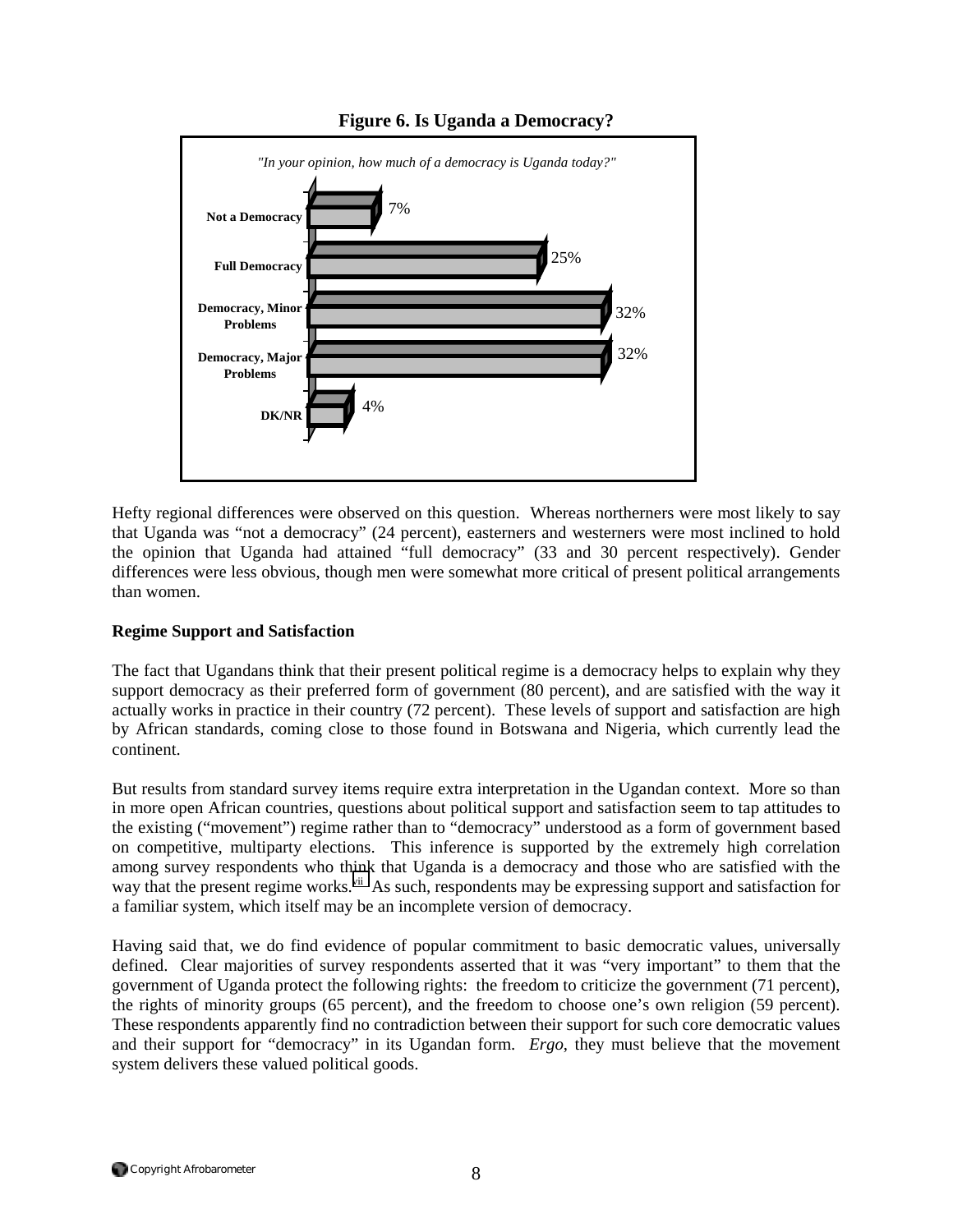# **CIVIL SOCIETY AND THE STATE**

One might argue that mobilized participation would block the emergence of an autonomous civil society. Yet the outlines of a civil society can be found in the Ugandan survey data. This section explores the political identities and associational memberships that Ugandans have adopted. After summarizing these and other features of civil society, we examine the attitudes of citizens to the state. Do they think that public institutions are trustworthy, responsive, and legitimate?

### **Political Identity and Interpersonal Trust**

When we asked, "besides being Ugandan, which specific group do you feel you belong to first and foremost?" the results were surprising. Given the nature of past political conflicts in the country, one might expect Ugandans to identify themselves in ethnic or regional terms. For example, 48 percent of Nigerians do so. On the contrary, most Ugandans (63 percent) chose an occupational identity, for example a farmer, a student or a businessperson. Only 13 percent chose an ethnic or regional label and just 8 percent a religious identity (versus 21 percent who cited their religion in Nigeria). And only 6 percent identified themselves in gender terms, though women did this twice as often as men.



**Figure 7. Political Identity** 

Various explanations are possible for Uganda's distinctive pattern of political identities. Given the NRM's efforts to promote pan-ethnic politics, respondents may have felt that it was socially or politically unacceptable to admit to ethnic pride. Alternatively, the survey interviewers may have inadvertently prompted an occupational answer. Most likely, however, Ugandans really do define their political identities primarily in terms of the work they do, which itself may be a reflection of the country's relatively well-developed educational and market systems.

Whatever identity people ascribe to themselves, Ugandans do not harbor a sense of grievance that their self-defined group is treated unfairly by the government. Overall only 18 percent feel that the state discriminates against their group "always" or "to a large extent"; on the contrary, 42 percent say that official discrimination "never" occurs or "hardly at all". Interestingly, political exclusion is most likely to be felt by those who define their identities in regional terms, and in Uganda these people commonly are northerners. Interestingly too, people who express a gender identity are likely to say that the government "never" treats their group unfairly, probably reflecting a public appreciation of the NRM's reforms to advance the status of women.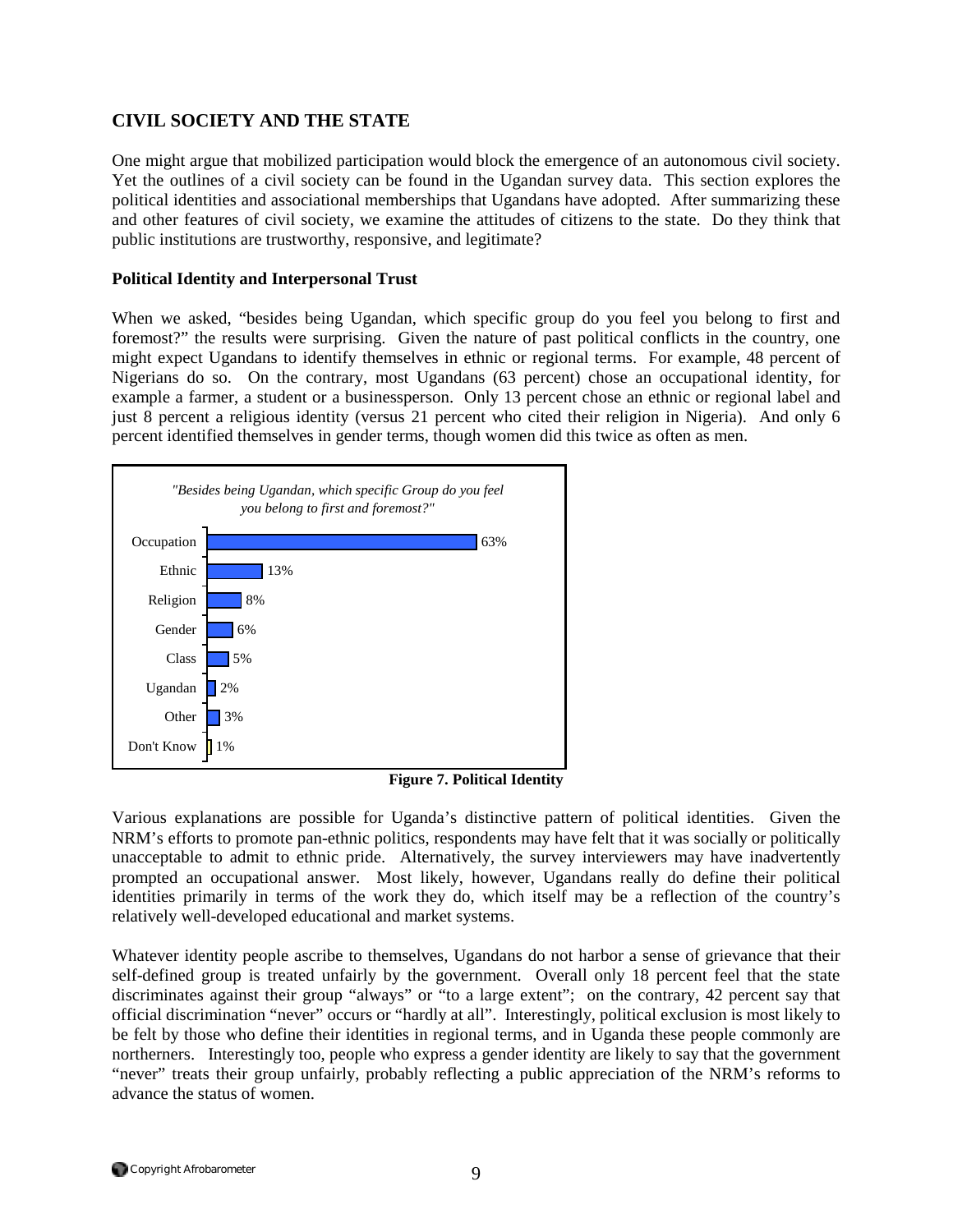Do Ugandans expect fair treatment from their fellow citizens? We asked the standard questionnaire item that has been used in values surveys around the world: "Generally speaking, would you say that most people can be trusted or that you must be very careful in dealing with people?"

The results revealed a good deal of public wariness, with only 16 percent of Ugandans finding their fellow citizens generally trustworthy and 82 percent expressing caution. In this case, Uganda resembles Nigeria (where only 15 percent express trust), but falls well short of Namibia and Malawi (where 32 and 44 percent express trust). The combination of occupational identities and low levels of interpersonal trust in Uganda suggests a society that is relatively individualistic by African standards.

These findings are partly offset by the 80 percent of respondents who say that they trust members of their own ethnic group "somewhat" or "a lot". Significantly fewer people trust members of other ethnic groups (66 percent), which implies the persistence of at least some ethnic consciousness. All types of interpersonal and intergroup distrust increase with education and urban residence. And people from the central region are particularly distrusting of members of their own ethnic groups.

### **Associational Life**

Perhaps voluntary associations help link together individuals in Uganda. The survey found quite a high density of associational life (see Figure 8). The most widespread forms of association are churches, mosques or other religious communities, to which 80 percent claim to belong. Almost half of all Ugandans say they are active in their religious groups (48 percent) and 9 percent claim to hold church leadership positions.

| Religious organization   | 80 | Women's organization    | 26 |
|--------------------------|----|-------------------------|----|
| Sport or recreation club | 32 | Professional/business   | 22 |
| Development association  | 30 | Environmental group     |    |
| Trade union/Farmer       | 30 | Democracy/human rights  |    |
| Educational association  | 29 | Charitable organization |    |

**Figure 8. Membership in Voluntary Associations** (percentage of sample)

Regardless of expressed identities, therefore, voluntary associations in Uganda form mainly along religious rather than occupational lines. In terms of frequency of membership, occupational groups like trade unions and farmer associations rank third and professional or business associations rank seventh. Even so, Ugandans organize around occupation much more commonly than other Africans. Despite the apparent importance of trade unions and farmers associations in Zambia, just 2 percent of Zambians claim union or cooperative membership (versus 30 percent in Uganda). And, even though Nigeria is known for its business and professional associations, only 6 percent of Nigerians say they belong (versus 22 percent in Uganda).

Ugandans are apparently keen on sports, with 32 percent belonging to a football or other kind of recreational club, including drinking clubs for men. Almost as many respondents claim affiliation with a development association, including savings clubs for women. Pro-democracy or human rights groups attract few adherents, at least by local standards. And, regrettably, participants in organizations devoted to democracy promotion report the lowest levels of "active membership" and "official leadership" of any type of association.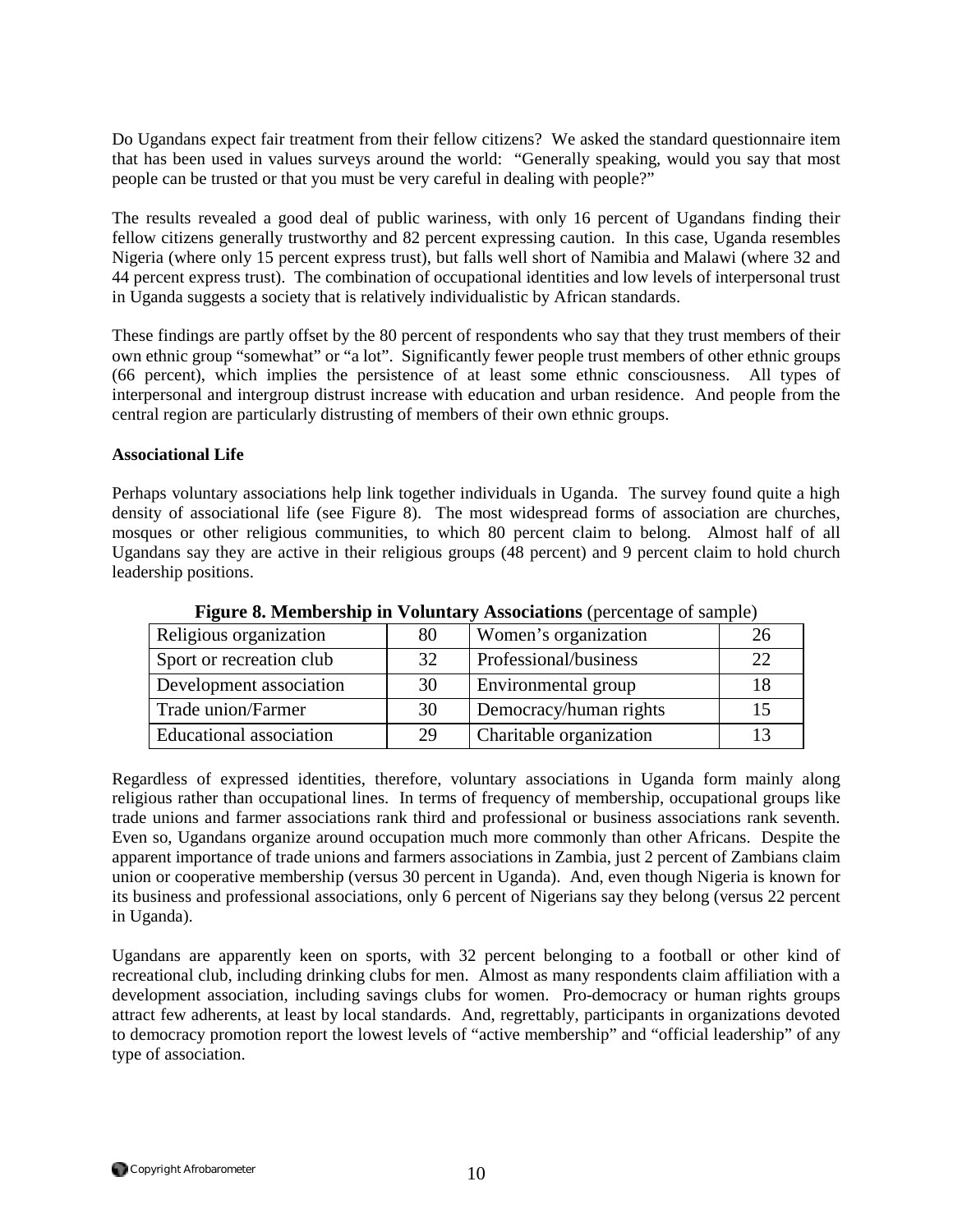As might be expected, men and women join different sorts of groups. While both genders attend churches in approximately the same proportions, males are more likely to join occupational associations (34 percent) and females to join women's organizations (41 percent). We did however find a handful of men who claimed to be active members, even leaders, of women's groups.

Educated people are more likely to belong to, and to lead, professional bodies, parent-teacher associations, and human rights groups. Importantly, while women's organizations are often led by middle-class women, education or income are not requisites for membership of these groups.

Associational life seems to have positive effects on the availability of social capital in civil society. For example, members of occupational associations are more likely to think that humanity is generally trustworthy. Churchgoers are more likely to have confidence in persons with ethnic backgrounds different to their own. And, although the effects are slight, membership in women's groups seems to boost both interpersonal and inter-ethnic trust.<sup>viii</sup>

### **Political Representation**

We now shift focus from civil society to the state. How satisfied are citizens with the performance of their political representatives? One is immediately struck that Ugandans feel unusually competent about being able to "make our representatives listen to our problems": 62 percent feel that they can demand attention from elected leaders compared to 51 percent in Ghana and only 34 percent in Zambia.

Much depends, however, on which leader's performance is being evaluated (see Figure 15). President Museveni received an overwhelmingly positive job performance rating (93 percent) from survey respondents in June 2000. People also endorse the performance of other leaders, though less wholeheartedly. At the district level, locally elected LC5 representatives score higher than centrally appointed Resident District Commissioners (RDCs).



**Figure 9. Evaluation of Performance of Leaders** (% 'Satisfied')

Members of Parliament were seen as least effective (52 percent). As in other African countries, many citizens complain that M.P.s neglect their constituencies, visiting only when elections roll around. While disaffection with parliamentary representation has not reached Zambian proportions (where only 25 percent approve of M.P. performance), it cannot increase much further in Uganda without becoming a majority complaint.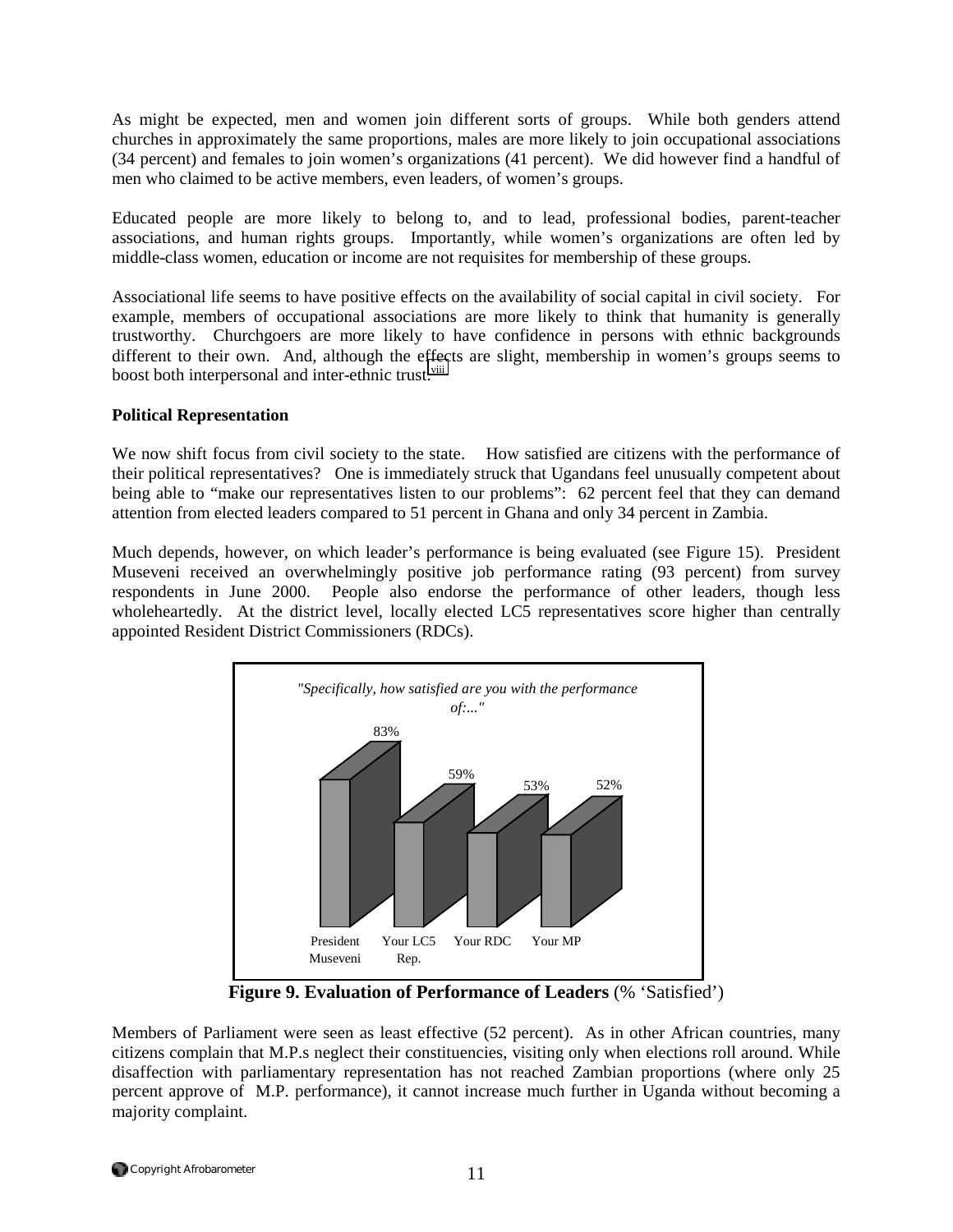### **Perceptions of Corruption**

As of mid-2000, however, Ugandans seem ready to give their political leaders the benefit of the doubt. A clear majority (59 percent) agree that "politicians and civil servants are trying their best to look after the interests of people like me". Surveys elsewhere show that most Africans disagree with this statement. Apart from affirming an identity of interests, sentiments of solidarity with leaders may have a darker side in which clients are saying that they think they can obtain undue advantage by manipulating ties to patrons. As evidence, an even larger majority (72 percent) consider that "the best way to get ahead in this life is to have contacts with important people in high places".

Moreover, government in Uganda is not perceived as free of corruption. Again, perceptions of corruption vary by type of leader or department of government (see Table 13). Three quarters of Ugandans (76 percent) think that corruption is "fairly common" or "very common" in the police force. And more than three out of five Ugandans (over 60 percent) say the same about other agents of the executive branch, with legislative leaders faring almost as badly. And one half of Ugandans see corruption in the judiciary.

Indeed, government is seen as more corrupt than the private sector. And, within the private sector, public opinion indicts Ugandan businesses more frequently than foreign businesses. Teachers get off rather lightly, but the fact that almost one-quarter see them as participating in corruption (e.g. when some school officials insist on fee payments for free educational services, for example in primary schools) is a worrying sign for the integrity of education in Uganda. Women's organizations and churches receive a relatively clean bill of health. Yet leaders of women's groups, who presumably are in a position to know, are more likely to say that financial and other abuses occur in their organizations too.

| "Please tell me how common you think corruption is within each of the<br>following groups or organizations." |    |                       |    |
|--------------------------------------------------------------------------------------------------------------|----|-----------------------|----|
| Police                                                                                                       | 76 | Ugandan businessmen   |    |
| Civil servants                                                                                               | 64 | Foreign businessmen   | 30 |
| Customs agents                                                                                               | 61 | Teachers              | 22 |
| <b>Elected leaders</b>                                                                                       | 59 | Women's organizations |    |
| Judges                                                                                                       | 52 | Churches              |    |

**Figure 10. Perceptions of Corruption** (% Saying Corruption 'Common')

The above figures should be taken viewed with caution. It is worth remembering that, in other African countries, corruption is generally more often perceived than actually experienced. We were unable to squeeze questions on the actual frequency of bribery or gift-giving onto the questionnaire. But we suspect that reported levels of perceived corruption in Uganda are based in part on hearsay and rumor, just as they are everywhere else. Perhaps the most balanced judgment is provided by the 51 percent of Ugandans who disagree (and the 42 percent who agree) with the statement that "corruption is a fact of life in Uganda today; there is little that anyone can do about it".

### **Trust in Public Institutions**

Attitudes to corruption shape trust in public institutions. And, in countries like Uganda where political relationships are highly personal, opinions about individual leaders also color how people view political organizations as a whole. Taken together, these factors give rise to a (by now) predictable pattern of trust in public institutions (see Table 14).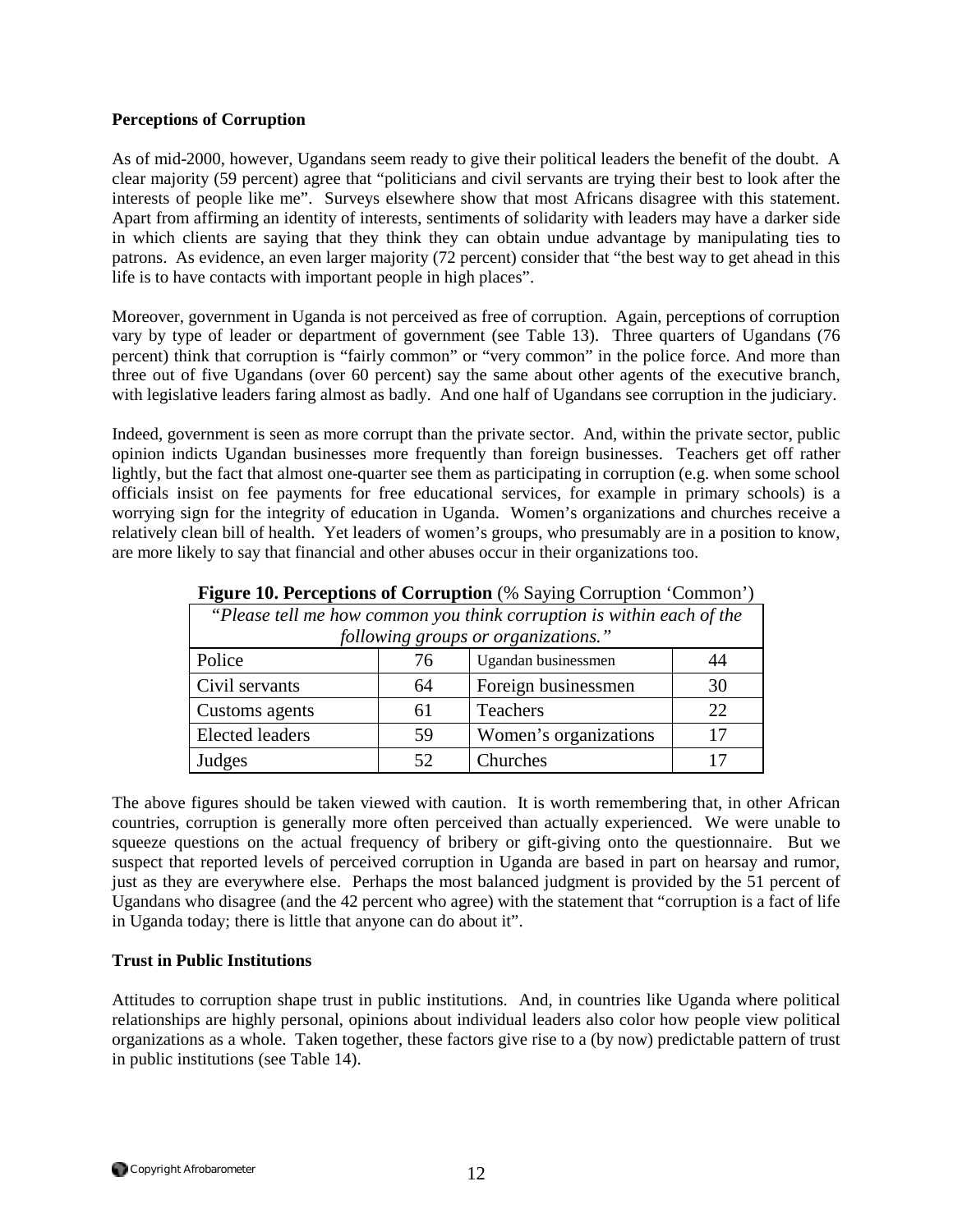The NRM tops the list as the body that most Ugandans find trustworthy. At the other end of the scale, few people have confidence in political parties. Trust in one or other of these "polarizing" institutions is an excellent predictor of an individual's intended vote in the June 2000 referendum and whether he or she is willing to countenance political party competition in Uganda at some time in the future.



**Figure 11. Trust in Public Institutions** (percentage expressing "trust")

New findings include the following. Women's organizations are highly trusted, in major part because they are seen as free of corruption. The Electoral Commission is also trusted, in this case because many Ugandans regard the administration of the 1996 presidential and parliamentary elections to have been above board. Along with the law courts, the Uganda Joint Christian Council (which played a coordinating role in civic education and vote monitoring campaigns for the referendum) receives a slightly lower trust rating. This is partly because many people do not recognize the name of the UJCC or know what it does. Oddly, considering their reputation as the most corrupt agency of government, the police manage (barely) to win trust from a majority of Ugandans.

One would not expect trust in public institutions to be uniform across all regions or social groups. This is indeed the case. Northerners are unusually distrustful of the NRM, though a majority (75 percent) in this region is still trustful. People from the central region, in this case a majority (53 percent), are most likely to distrust the police. And westerners are especially likely to condemn political parties, often vehemently (76 percent distrust, 67 percent "strongly").

As for gender, men are generally more skeptical than women; they are therefore more likely to express suspicion about *all* political institutions, including *both* the NRM *and* political parties. Because women are less well-informed politically than men, they are more likely to say that they "don't know" whether the Electoral Commission is trustworthy. Finally, it comes as no surprise that women's organizations elicit more trust from women than from men.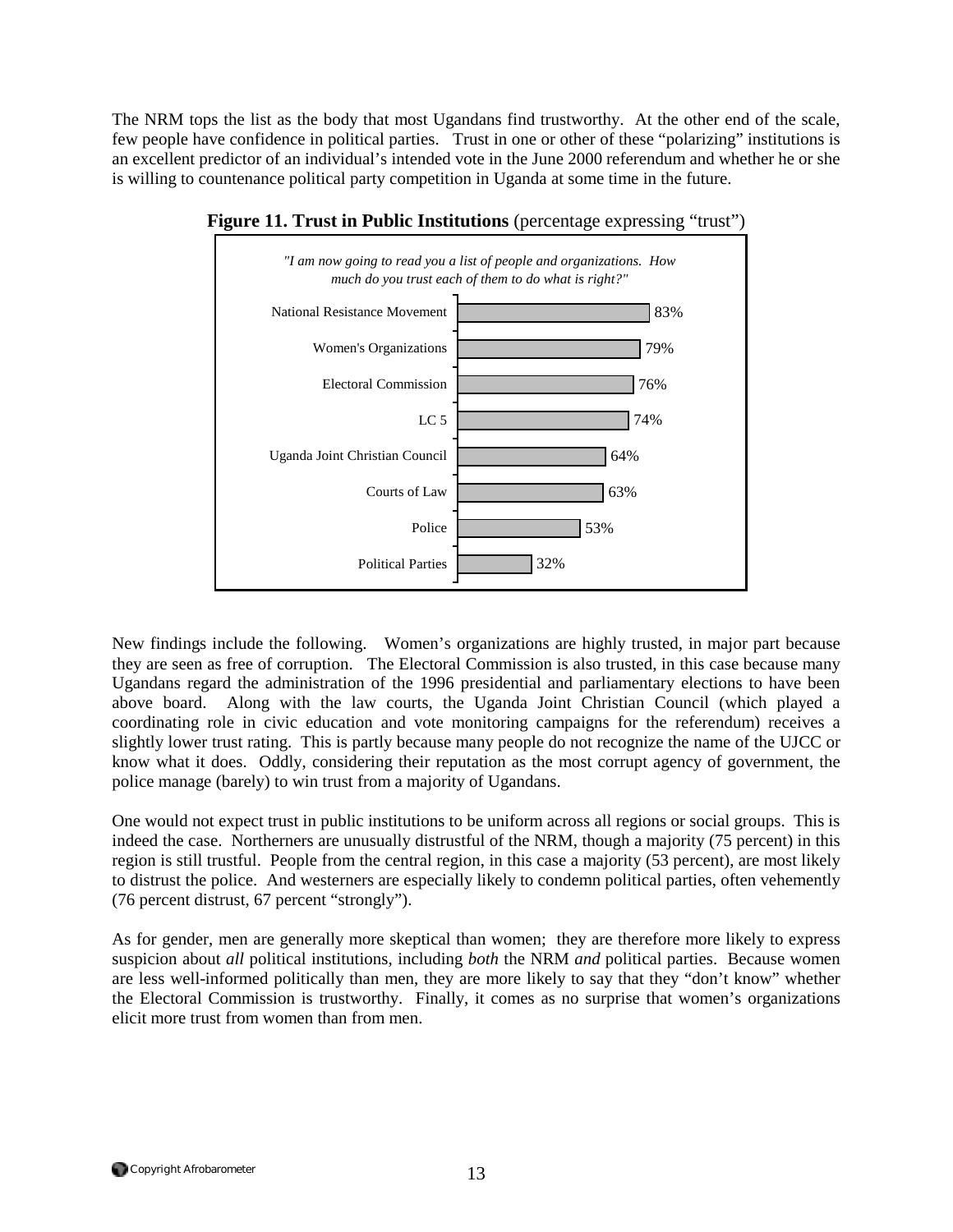### **The Legitimacy of the State**

If citizens regard the institutions of the state as trustworthy, they will tend to voluntarily comply with official decisions. The survey used several questions to test whether Ugandans think that the state is legitimate and whether they respect the rule of law.

On one hand, there is no doubt that Ugandans want their governments to be legally incorporated and constitutionally governed. An overwhelming majority (91 percent, 66 percent "strongly") reject the proposition that "the army should come in to govern the country". Vetoes of military rule were particularly frequent among middle-aged and older persons who were old enough to remember the offenses of the Amin and Okello administrations of the 1970s and early 1980s. To determine if the present 1996 national constitution is seen as legitimate, we asked whether it embodies "the values and aspirations of the Ugandan people". A strong majority (75 percent) readily agreed with this "easy" question, though it is worth noting that 17 percent "didn't know" either what a constitution was, or whether the Ugandan one was legitimate.

On the other hand, respondents were much more equivocal when asked whether "it is acceptable to bend the law, as long as one does not break it". Whereas 52 percent disagreed, 39 percent agreed. And respondents were split right down the middle on the toughest standard of state legitimacy: does "our government have the right to make decisions that all people have to abide by, whether or not they agree with them?". One half agreed (49 percent) and the other half either disagreed (42 percent) or "didn't know". Thus, because a significant proportion of the population extends only conditional compliance to the state, we must conclude that the rule of law remains seriously incomplete in Uganda.

Willingness to comply with the law of the land varies along familiar lines. Men are somewhat more likely than women to question the state's authority (46 percent versus 38 percent). And northerners are very much more likely than westerners to say they would withhold compliance if they disagreed with a public decision (49 percent -- almost a majority -- versus 35 percent).

The best predictor of state legitimacy, however, is partisan preference. A majority (60 percent) of those who intended to vote for the movement system in the referendum said that government decisions should always be obeyed, whether or not citizens agreed. By contrast, a majority (57 percent) of those who intended to vote for the multiparty option in the referendum said that citizens should reserve the right to resist public commands with which they disagree. Thus, at least for multiparty supporters, the referendum of June 2000 did not resolve the basic controversy about whether the present holders of state power actually have the right to rule.

### **THE ECONOMY**

There are many ways to create political legitimacy. For regimes that are less than completely democratic, economic performance is a tried and true method for winning popular compliance and support. This section of the report reviews the economic values, preferences and evaluations of a representative crosssection of Ugandans as revealed by the June 2000 survey.

### **Economic Satisfaction**

Ugandans seem to be relatively content with the economic conditions prevailing in their country. Clear majorities say they are satisfied with their own current living standards (57 percent), the state of the national economy (62 percent), and "the general situation in the country today" (82 percent). In these ways, Ugandans resemble Nigerians, 58 percent of whom expressed satisfaction with their own living standards in a parallel survey in early 2000. They also look like Namibians, two-thirds of whom said they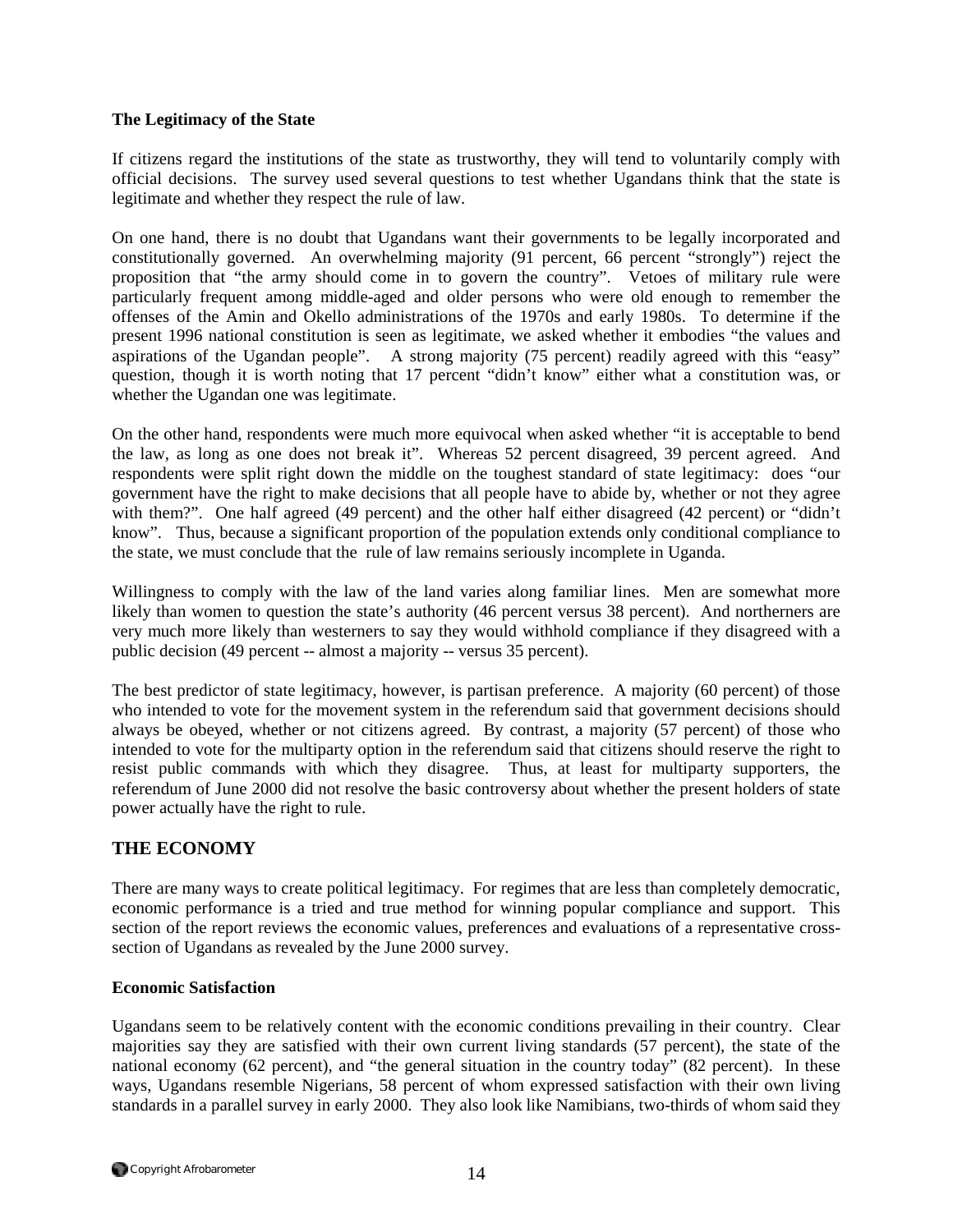were satisfied with the condition of their national economy in late 1999. But, in this regard, Ugandans differ dramatically from citizens in most African countries -- for example, Botswana (47 percent), Ghana (34 percent) and Zimbabwe (6 percent) – where satisfaction with the national economy is a minority sentiment.<sup>[ix](#page-26-0)</sup>

Many Ugandans feel positive about their current economic situation because it compares favorably with the country's economic past. When asked to weigh living conditions today against those five years ago, survey respondents were twice as likely to be more satisfied now (54 percent, versus 27 percent who felt less satisfied). This seems to point to the trickling down to the mass level of at least some economic growth. The majority of Ugandans who report recent personal economic gains stands in stark contrast to the minorities who report such gains in other African countries: only 39 percent in Ghana, 26 percent in Malawi and, especially, just 3 percent in Zimbabwe.

Which segments of society are most satisfied? The survey revealed no gender or urban-rural differences in evaluations of economic conditions (whether personal or national, past or present). Instead, age and income had consistently strong effects.<sup>x</sup> For example, younger people (aged 25 years and below) were significantly more likely to be satisfied with current economic conditions than middle-aged and older persons (over 36 years old). And 69 percent of persons earning over 90,000 Ushs. (about US\$60) per month saw improvements in their personal economic conditions over the past five years, compared with 45 percent of persons earning less than 10,000 Ushs (about US\$7).

Rosy economic assessments are partly offset, however, by some countervailing evidence.

First, economic satisfaction is lukewarm in Uganda. Whether referring to personal or national economic conditions, or to the "general situation in the country", people who are "somewhat" satisfied greatly outnumber (by at least three to one) those who are "very" satisfied.

Second, Ugandans are uncertain about what the economic future holds. The survey asked: "When you look forward at your life's prospects, how satisfied do you expect to be in one year's time?". While only 13 percent said "less satisfied", fully one quarter (26 percent) expected no change, and more than a third (35 percent) said "don't know", the highest proportion found so far across eight African countries. Thus, although many Ugandans expect to be more satisfied with their lives in one year's time (39 percent), they are significantly less optimistic about the future than Ghanaians (52 percent), Namibians (57 percent), and, especially Nigerians (87 percent).

Third, Ugandan women are markedly less likely than Ugandan men to express economic optimism. Not only do more women say that they "don't know" what the future holds, but barely one-third of women (34 percent, versus 42 percent for men) think that their lives will get better anytime soon.

### **Personal and National Problems**

Economic concerns predominated when we asked, "in your view, what are the most important problems facing (a) you personally? and (b) the country?" The question was open-ended, allowing respondents to offer multiple responses and to say whatever they wished.<sup>xi</sup> The results can be thought of as a "people's agenda" for personal and national development.

As indicated in Figure 18, Ugandans mentioned four economic issues among their top ten personal concerns. Heading the list were shortfalls in household income, identified 21 percent of the time. Together, the economic items (household income, the cost of education, unemployment and overtaxation) amounted to 37 percent of all problems mentioned. Next came problems that had both economic and social dimensions (like poverty and hunger), which together accounted for 22 percent of all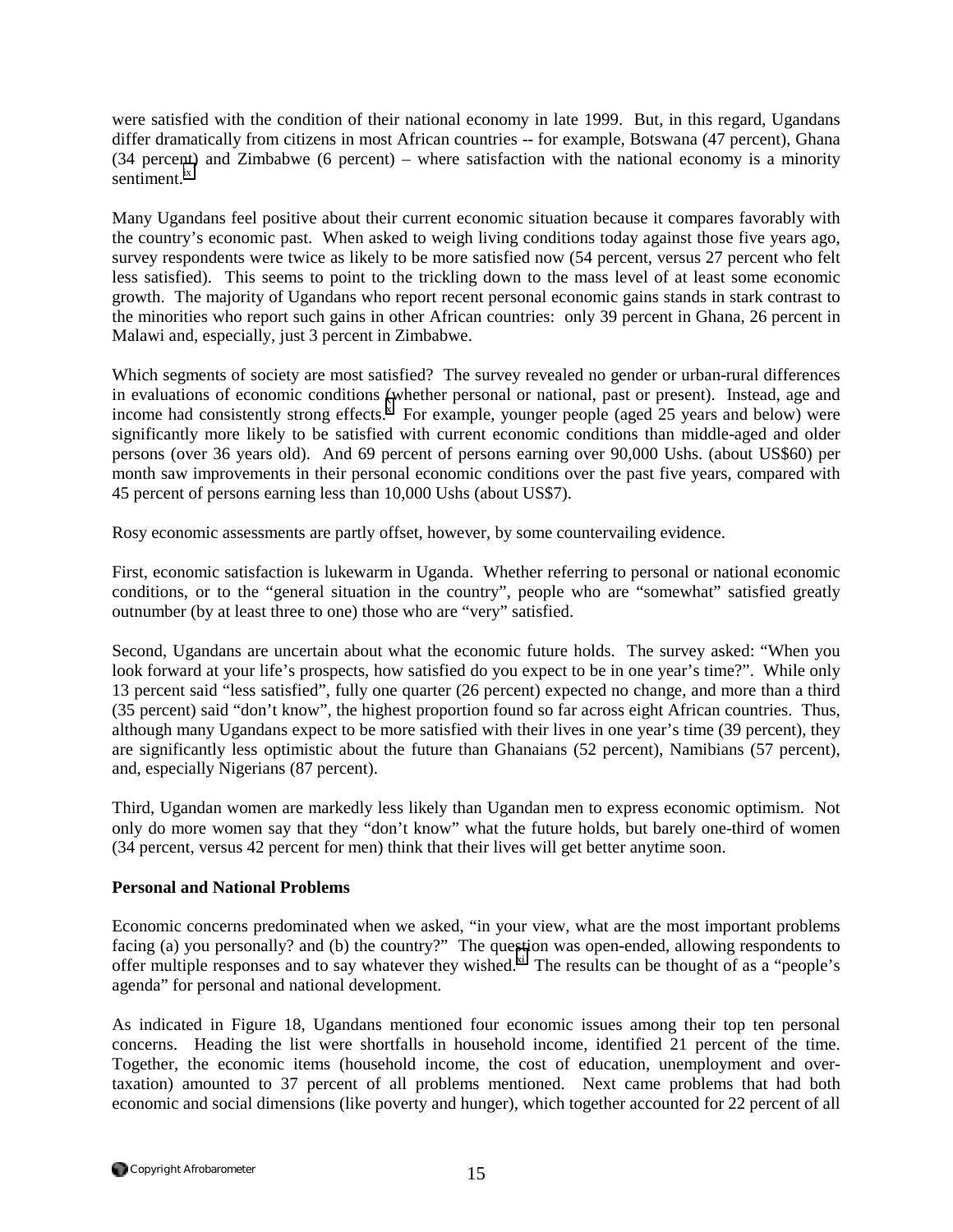responses. The prevalence of popular concerns about poverty, hunger and purchasing power indicates that, even in the midst of national economic recovery, more than a few Ugandans think that a growing economy has left them behind.



**Figure 12. Perceptions of Personal Problems** (as % of total problems cited)

Purely social problems (illness among household members, unreliable water supply) were mentioned by a smaller proportion (14 percent), though health concerns ranked third overall (among 11 percent of respondents). In a related finding, fully six out of ten Ugandans reported that their daily routine was inhibited "a lot" by "feeling tired, stressed or sick". Not only were women more likely than men to say that they felt physically run down, but females were also twice as likely to voluntarily cite family health as an issue of personal concern.

Only three percent of Ugandans claimed to have no personal problems. And only one political issue made the top ten list, in this case, political insecurity (2 percent). Mirroring the geographical locations of opposition insurgencies, political violence caused more personal expressions of concern in the north and the west than in central Uganda.

The picture changes at the macro-level. Political insecurity is named as the top priority among national problems requiring government attention. Figure 19 indicates that Ugandans are equally concerned about the prevalence of poverty (13 percent) but, for two reasons, political insecurity edged ahead: it was cited by more people (a fact masked by rounding of percentage figures) and it was usually the first national problem that respondents raised (reserving poverty as their second-mentioned problem). Thus, before anything else, Ugandans want the state to provide political order.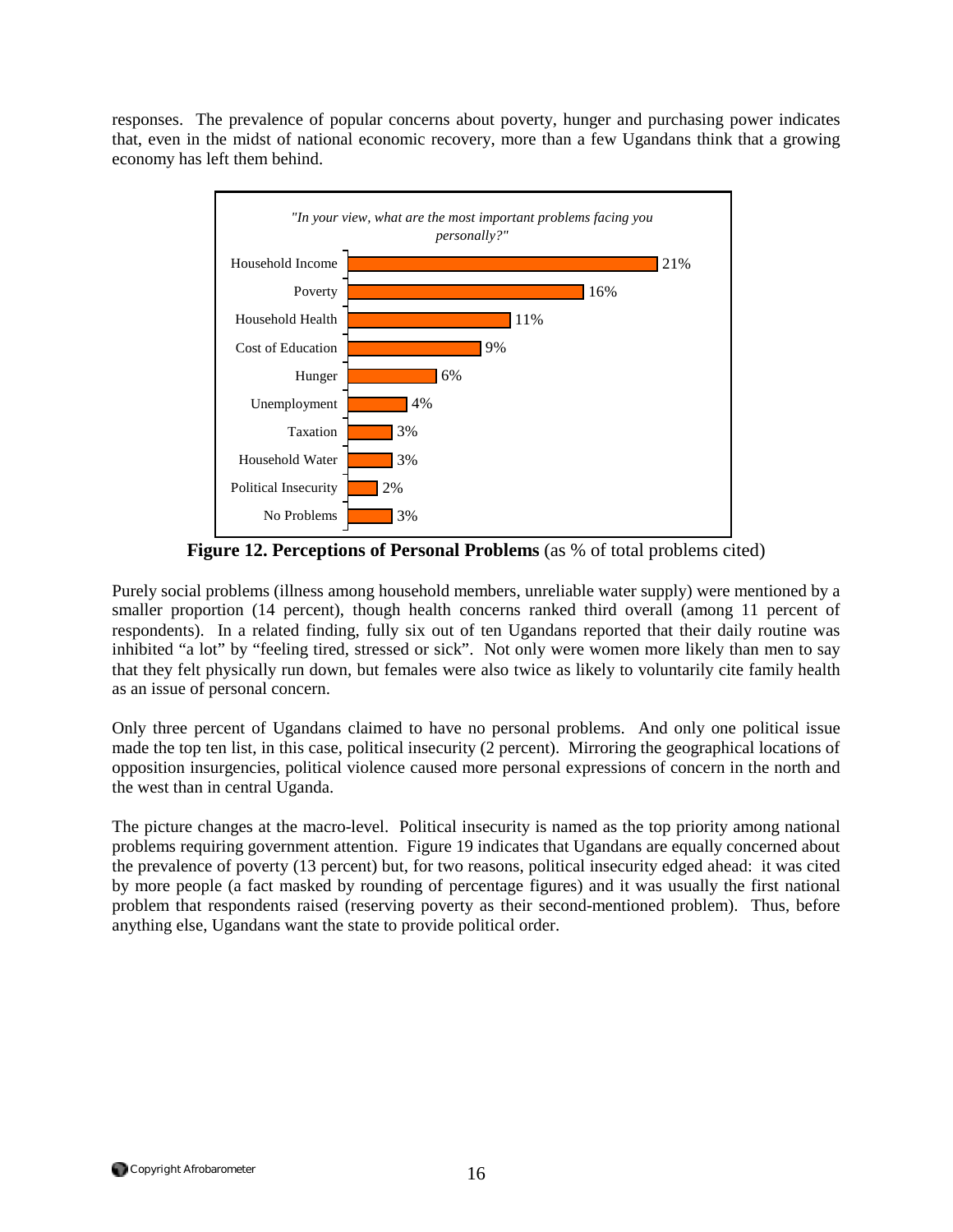

**Figure 13. Perceptions of National Problems** (as % of total problems cited)

Otherwise, the rankings of problems on the personal and national development agendas are similar. In order of next importance, Ugandans desire poverty alleviation, health care for their families, and education for their children. As before, the cost of education is mentioned as a more pressing issue than the quality or availability of schools. But people expressed more concern with the low quality of health care services than they did with the cost of medicines or availability of clinics.

The infrastructure for development, like water supplies and roads and bridges, also figures prominently on the popular national agenda. For water supplies, the problem is seen primarily as one of availability of basic facilities like dams, wells, and reticulation systems; for roads and bridges, people mention both the need for new construction as well as the necessity to maintain the country's existing network.

Interesting regional variations were apparent in developmental priorities. Northerners were very much more likely than people from central Uganda to cite political insecurity (42 percent versus 11 percent). Easterners were most likely to put poverty at the top of their list (24 percent versus 11 percent for other Ugandans). And, whereas northerners complained about the quality of roads, westerners were more likely point to a lack of water. Gender differences were less marked, though men were more likely to grieve about taxation and women about poverty.

Just as interesting as the problems that people articulated are the items they did not raise. We were surprised to find very few concerns expressed about the war in the Congo, domestic violence, and AIDS (all less than 1 percent). Either these topics are considered taboo, or they do not figure as prominently in the popular imagination as they do in the preoccupations of professionals and journalists.

### **Basic Economic Values**

Where do Ugandans stand in the great economic debate of our time about state versus market? The survey reveals great ambiguity, perhaps even contradiction, on basic economic values.

On one hand, we discovered a sturdy culture of "statism". Some 61 percent of Ugandans agree (47 percent "strongly") that "the government should bear the main responsibility for ensuring the well-being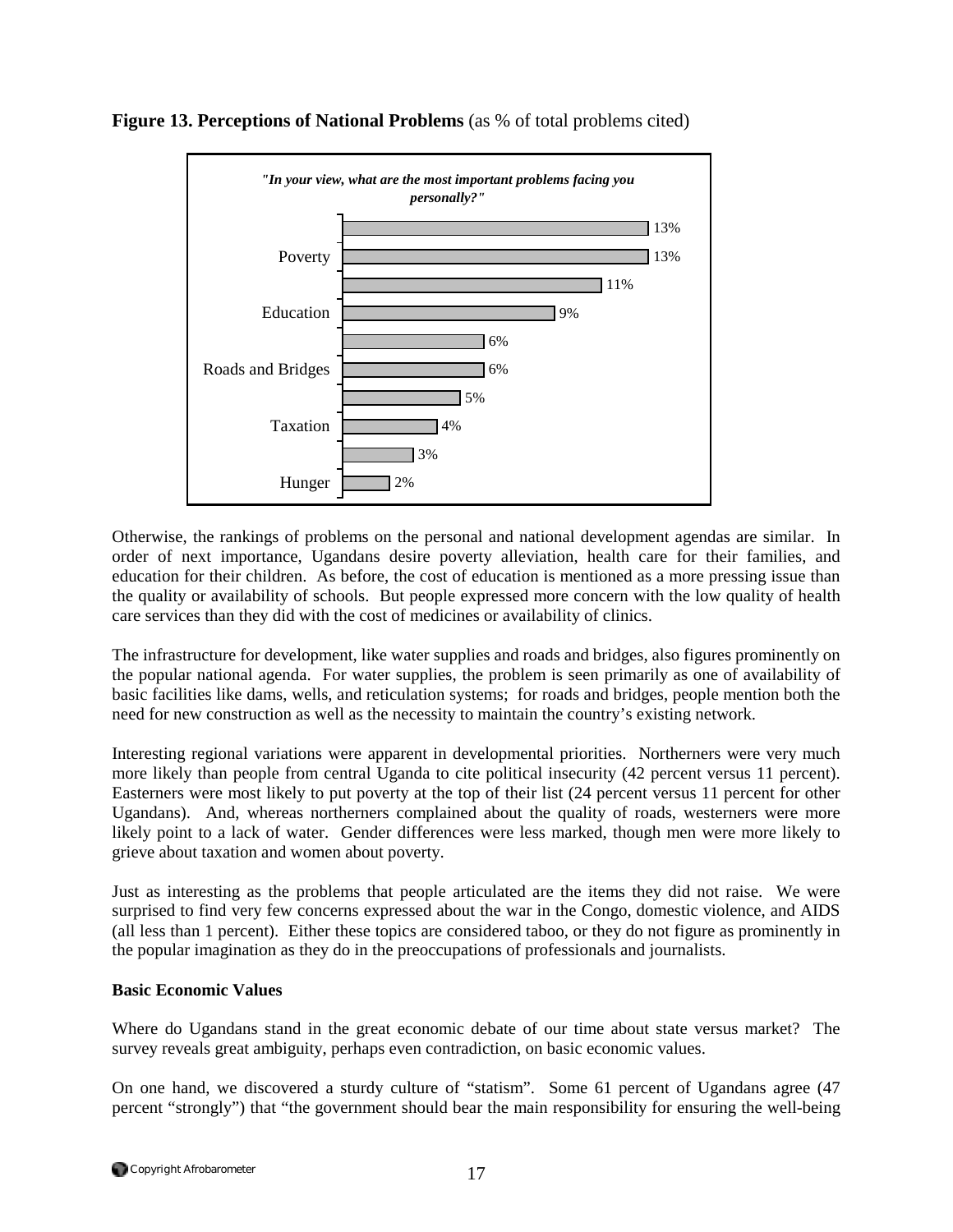of people." This contrasts with the 35 percent who think that "people should look after themselves and be responsible for their own success in life". Indeed, Ugandans profess more "statism" than Africans in any other country where this question has been asked. Reliance on government for public well-being ranges elsewhere from a high of 59 percent in Zimbabwe to a low of 25 percent in Malawi.

On the other hand, Ugandans are not convinced that the public sector should be the country's main employer. Only four out of ten respondents (40 percent) agree that "the government should provide employment for everyone who wants to work." Instead, they tend to support the view that "the best way to create jobs is to encourage people to start their own businesses" (56 percent, 37 percent "strongly"). In this regard, public opinion in Uganda aligns more closely to popular views in other African countries, especially Ghana (57 percent), where majorities think that job creation is a task for entrepreneurs rather than for government.

Ugandans hold even stronger market values with regard to income distribution. More than seven out of ten respondents (73 percent, 54 percent "strongly") think that "everyone should be free to earn as much as they can, even if this leads to differences in income among people". Many fewer people (21 percent) say that "the government should place limits on how much the rich can earn, even if this discourages some people from working hard." Remarkably, the Ugandan sample is more market-oriented on this question than any other national sample of Africans surveyed so far.

Thus Ugandans appear to be caught between state and market. Depending on the issue at hand, they oscillate between being be either strongly pro-state, strongly pro-market, or somewhere in between. We might conclude from the above results that most Ugandans want the state to provide an infrastructure of human services, but not to be mainly responsible for employment, or that the citizenry is broadly accepting of income inequalities. But such conclusions would be premature, as subsequent results will show. The best we can stay for the moment is that Ugandans are still trying to figure out where they stand in an era of expanding markets and shrinking states.

### **Attitudes to Economic Reform**

To cast further light on these topics, the survey asked a battery of questions about popular attitudes to stabilization and adjustment of the Ugandan economy.

First, had people heard about the government's structural adjustment (SAP) program? When this question was asked without elaboration, only 28 percent answered affirmatively; when we added an illustrative prompt about "the freeing of prices, the sale of public companies, and job cuts in the civil service", then 62 percent claimed to have heard of the SAP. Overall, 55 percent of respondents claimed some familiarity with the national economic reform program. This last figure puts Uganda in line with the average for four other African countries, where about half the population had heard about the SAP and the other half had not.

Even so, Ugandans display a relatively low level of popular awareness of the government' economic reform program, which is held up as a model of one of the most far-reaching and sustained adjustment efforts on the African continent. Fewer people claim to comprehend something about "adjustment" (55 percent) than are aware of "democracy" (74 percent) in a context where the government and donors have emphasized the former.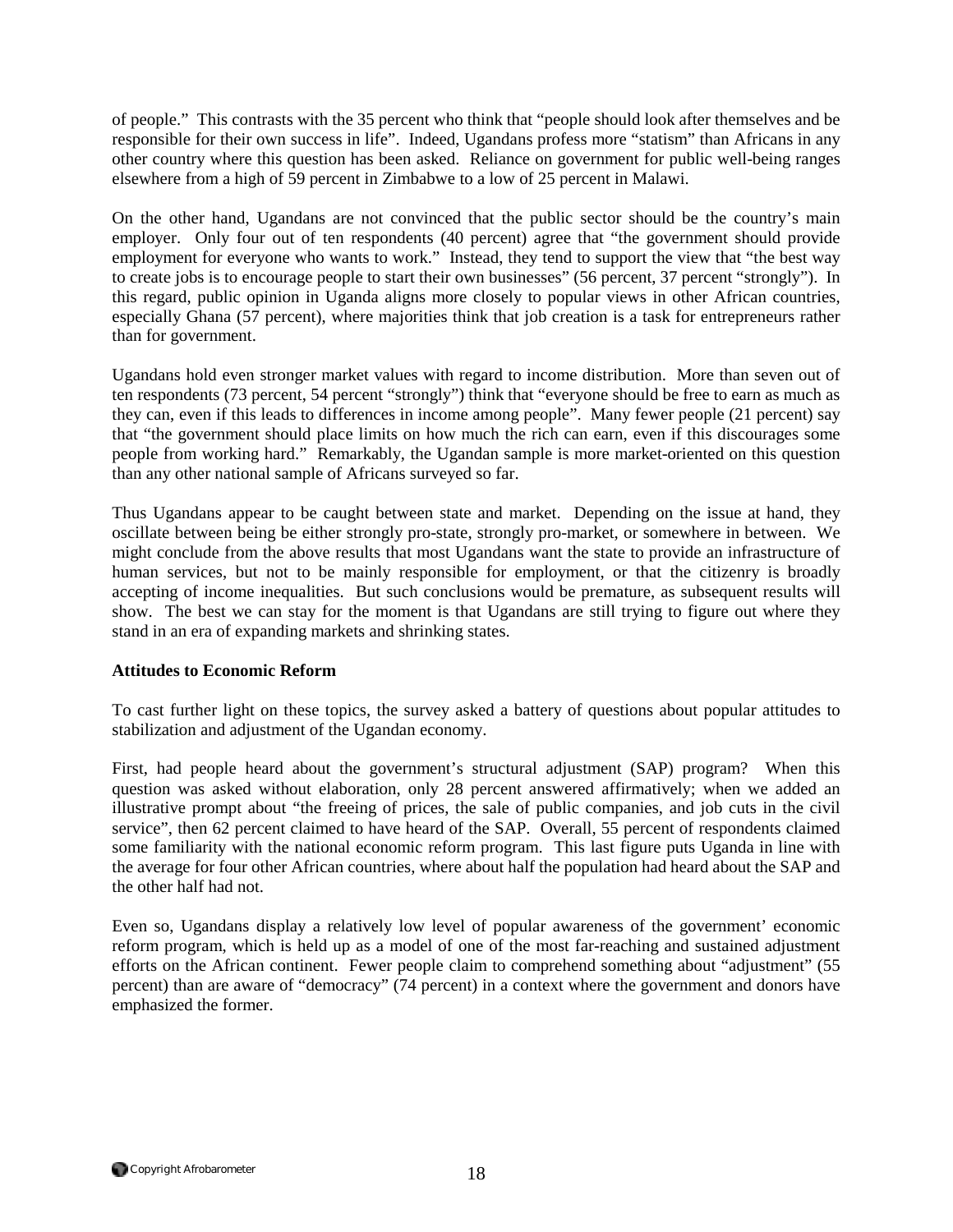

**Figure 14. Knowledge of SAP** 

Moreover, among those who know about the SAP, almost half (47 percent) are unsatisfied with it. Only 29 percent are satisfied. And 13 percent feel neutral.

Two interpretations are possible of these important results: from inside Uganda and without. From within the country, the findings suggest that a base of popular support for the government's economic strategy has yet to emerge. More people are unsatisfied with the effects of structural adjustment than are satisfied with it. The economic reform program appears to remain an elite initiative that has yet to be fully embraced a mass of intended beneficiaries.

A different interpretation is possible, however, from a perspective beyond Uganda's borders. The proportion who are satisfied with adjustment is higher in Uganda (29 percent) than in almost all other African countries where the same survey question has been asked: 19 percent in Malawi, 16 percent in Nigeria, and 4 percent in Zimbabwe. Indeed, the only African country that exceeds Uganda in the expressed a level of popular satisfaction with adjustment is Ghana (34 percent), which has sustained the longest-running adjustment program on the continent (from 1983 until recent reform reversals in 2000). From this perspective, one can discern the gradual emergence of an important (though minority) constituency for economic reform within the Ugandan population.

Who composes this reform constituency? The following groups are more likely to be satisfied with SAP: men rather than women (34 versus 23 percent); country dwellers rather than townspeople (urbanites are twice as likely to feel neutral about SAP); and persons with higher rather than lower incomes (35 versus 27 percent). The gender divide is consistent with the argument that structural adjustment programs throughout Africa have tended to have a greater negative impact on women. The urban-rural divide is consistent with the conventional view that townspeople "lose" under SAPs (e.g. through job retrenchment) whereas rural folk "win" (e.g. from the deregulation of agricultural producer prices).

To reliably tap popular sentiment toward economic reform, however, the adjustment package must be split into its component policies. We asked about four such policies: market pricing for consumer goods, user fees for educational services, the privatization of public corporations, and retrenchment in the civil service. To a greater or lesser extent, these measures have been introduced in Uganda since the late 1980s. Therefore we expected that people would have formed opinions on these policies and their effects, often on the basis of direct personal experience.

The survey showed that Ugandans support (or at least will tolerate) "getting the prices right". A large majority would prefer to "have goods available in the market, even if the prices are high" (69 percent) than "to have low prices, even if there are shortages of goods" (21 percent). Reflecting concerns noted earlier about the cost of education, a somewhat smaller majority (57 percent) support paying school fees, as long as the quality of education is improved. In accepting these kinds of price reforms, Ugandans fall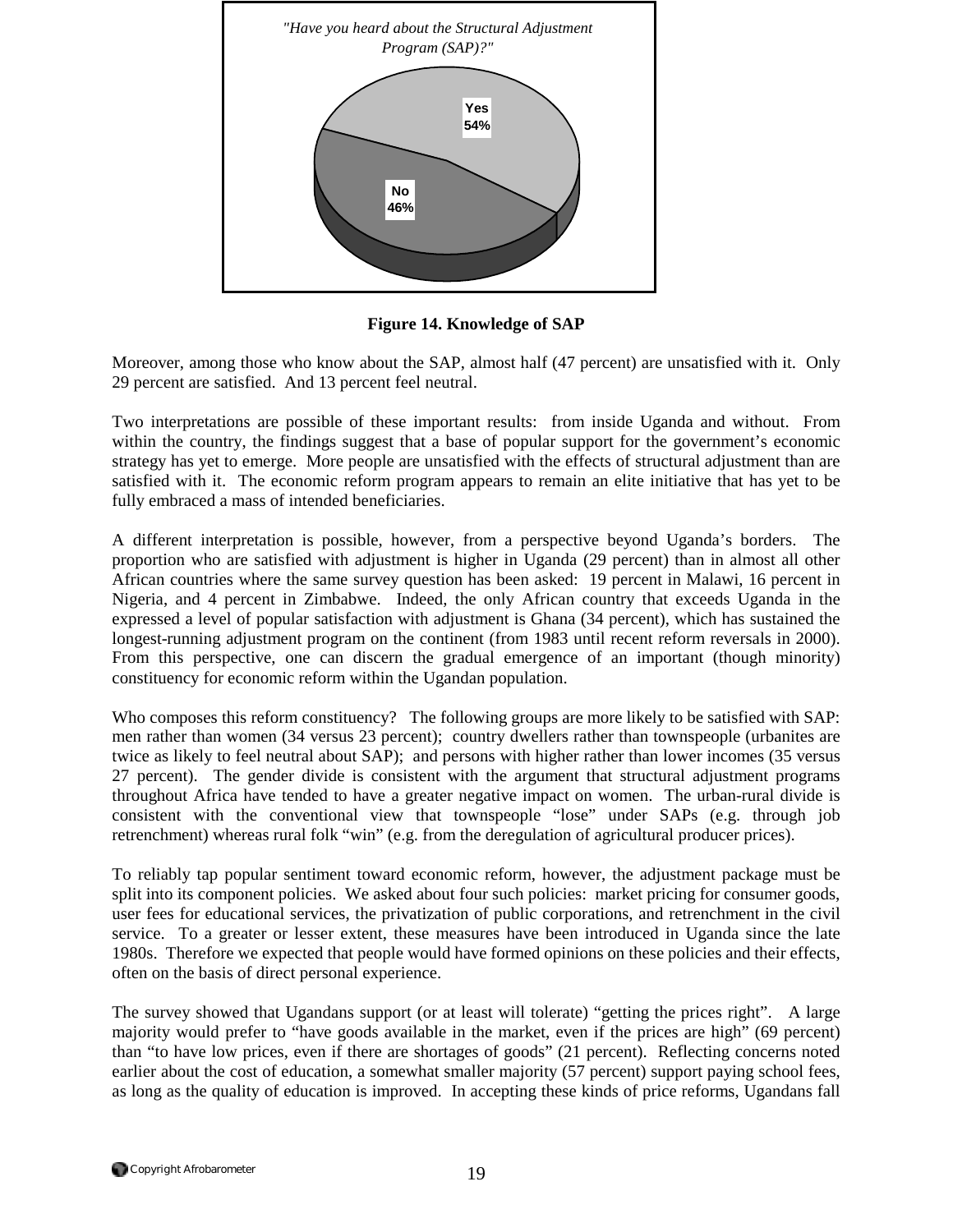squarely within an emerging popular consensus in Africa in support of the removal of consumer subsidies and the market pricing of social services.

The survey also revealed, however, that Ugandans oppose the institutional reforms associated with structural adjustment. A majority feels that "all civil servants should keep their jobs, even if this is costly to the country" (54 percent), compared with a minority who hold the view that "the government cannot afford so many public employees and should lay some of them off" (35 percent). An even larger majority opposes privatization: 61 percent want the government to retain ownership of its factories and farms; only 30 percent want the government to sell these holdings. Again, these views in Uganda are consistent with an evident pan-African mass consensus against institutional reform within the public sector.

Finally, to summarize overall popular attitudes to economic reform, we note a striking difference between Uganda and other "adjusting" countries in Africa. Whereas Ghanaians, for example, express fatigue with the stringencies of adjustment, Ugandans seem much more inclined to persist with the NRM's reform program. Fewer people think that "the costs of reforming the economy are too high; the government should therefore change its economic policies" (34 percent) than affirm that "in order for the economy to get better in the future, it is necessary for us to accept some hardships now" (47 percent). To be sure, this group is not a majority, but it is clearly larger than the 37 percent minority in Ghana who think that the temporary sacrifices of adjustment will turn out to be worthwhile.

From a national perspective, however, Ugandans do not express bottomless patience with economic reform. They are clearly much more indulgent of political reform. Whereas fewer than a half of all citizens want to give the market more time to work its supposed magic, more than seven out of ten are willing to give the "present system of government" more time to deal with "problems inherited from the past". And, although men and women differ little on basic economic values and attitudes to reform, men are less patient than women in allowing time for reforms to work.

### **Evaluations of Government Performance**

To conclude, how do Ugandans assess the performance of Museveni's NRM government at various socioeconomic tasks? They see it in a generally positive light: almost eight out of ten (78 percent) judge the government's overall accomplishments as "good" (57 percent) or "very good" (21 percent). A positive performance rating of this order is more often associated with a new government during a postelection honeymoon (like the Obasanjo government's 82 percent in Nigeria in February 2000) than with a government that has been in power for a decade and a half (like the Rawlings government's 36 percent in Ghana in July 1999).

Nevertheless, public approval varies greatly according to specific policies. In contrast to the economic sector, the government's performance is evaluated most positively in socio-political sectors. As Table 17 shows, the public strongly approves of the NRM's performance in education (perhaps reflecting its policy of universal primary education) and crime control (perhaps reflecting the achievement of relative social peace since 1986). The public also commends the government for its performance in curbing domestic violence, improving health services and fighting AIDS though, as with education, approval does not imply that these problems, previously listed as high national priorities, have in any sense been fully resolved.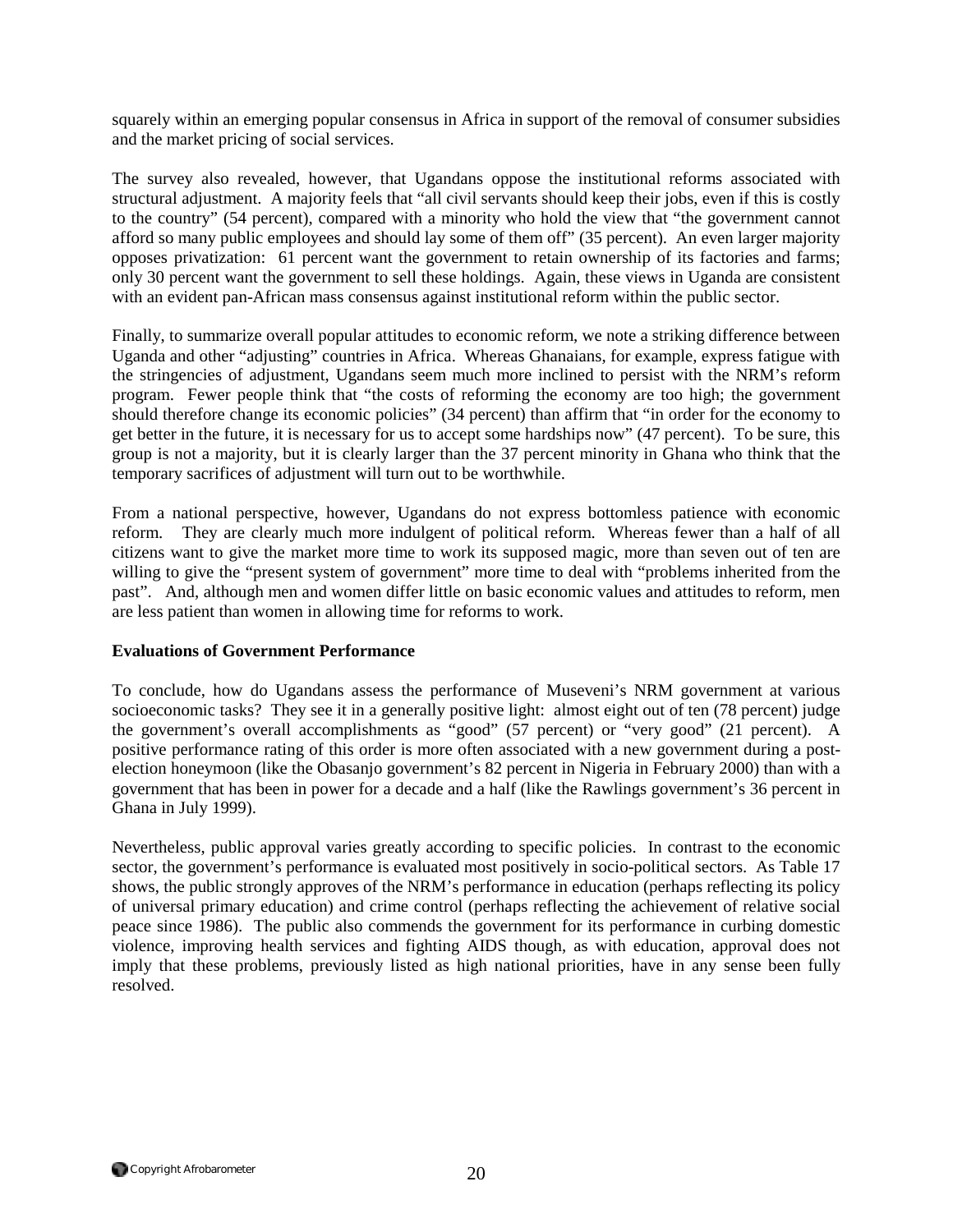

**Figure 15. Evaluations of Government Performance** (% saying "fairly well" or "very well")

The government fares far less well in public opinion with regard to economic performance. Its macroeconomic management is questioned by the majorities of people who do not approve of its handling of inflation, employment, and poverty. And the government is roundly condemned (with just 17 percent approving) for its performance in narrowing gaps between the rich and the poor. This exceptional protest can be taken as clear evidence of a popular backlash against the widening inequalities that seem to have accompanied economic adjustment.

# **CONCLUSION**

A survey conducted in June 2000 indicates that Ugandans say that they participate actively in politics but not in the benefits of economic growth. And at the same time as they value increased competition in the economy, Ugandans say they are open to a wider choice of political options than just the "movement" system. Thus reformers face a different set of challenges in the political and economic arenas.

Politically, the major challenge in Uganda's democratization is the further expansion of competition. The present government has made noteworthy gains in giving voice to various mass actors. To its credit, the government has even allowed a modicum of political pluralism in selected sectors like the print press and women's associations. But the regime has yet to extend a stake in the system to those citizens who do not accept the leading role of the National Resistance Movement and who seek an alternate choice of leaders. Indeed, public perceptions of limited political options appear to have led many Ugandans decided to stay away from the polls for Referendum 2000.

Economically, the major challenge in the transition to a market economy is to expand participation in the benefits of economic growth. To be sure, economic competition has been introduced into various markets, for example for agricultural products, export commodities and foreign exchange. Not only do too few people feel that they can take part in these new markets, but a popular view has arisen that those in political power are arrogating the best opportunities for themselves. It is a telling indictment that, in a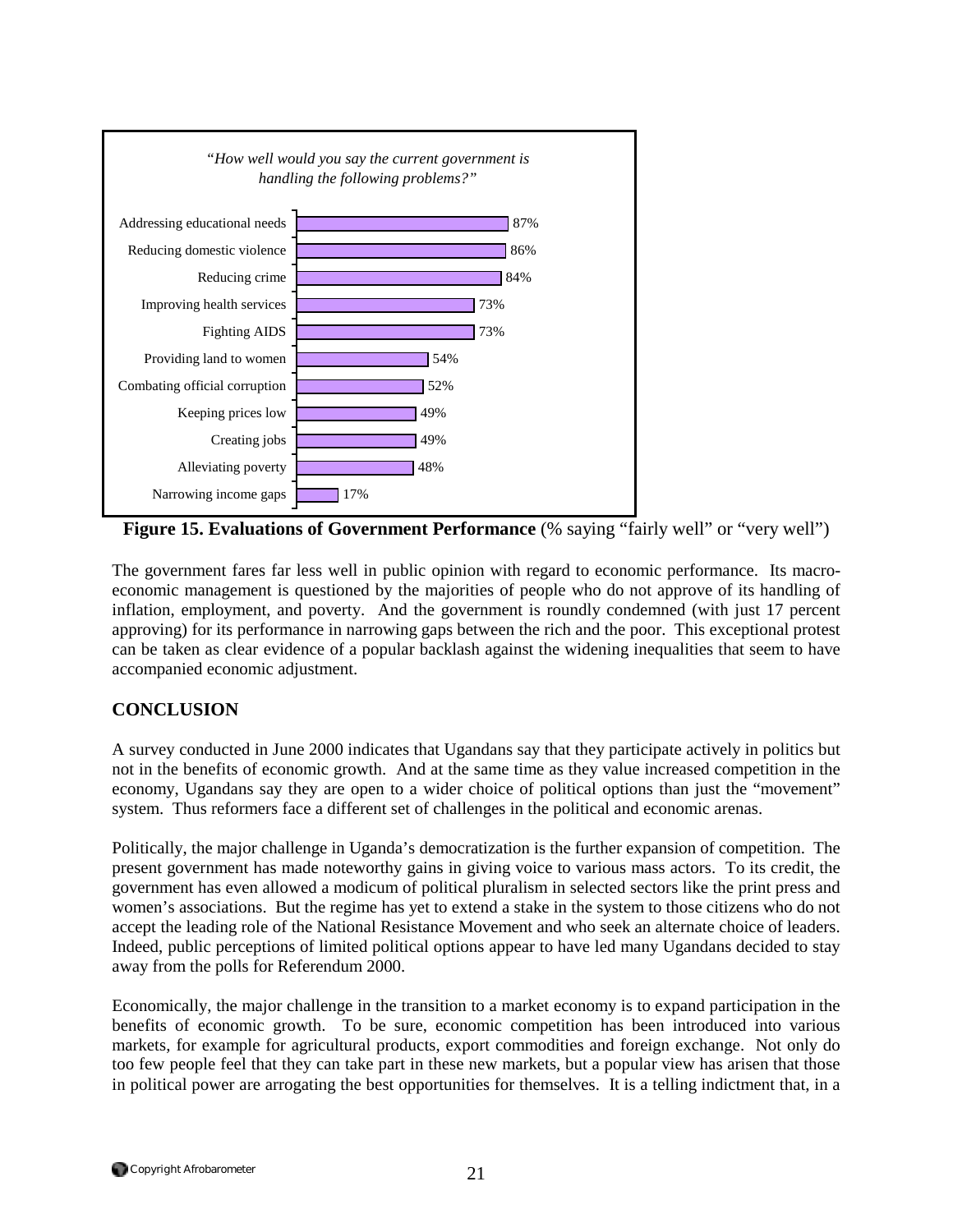context where the NRM government is generally seen to have performed well, fewer than one in five Ugandans think it has done enough to close income gaps between the rich and the poor.

The survey results corroborate that President Museveni, and the "movement" are broadly popular. This popularity is a resource that can be deployed to redirect and reinvigorate reform. To achieve a market economy, Ugandans must participate more broadly in the benefits of economic growth. To achieve a democratic polity, citizens require an expanded range of political choices.